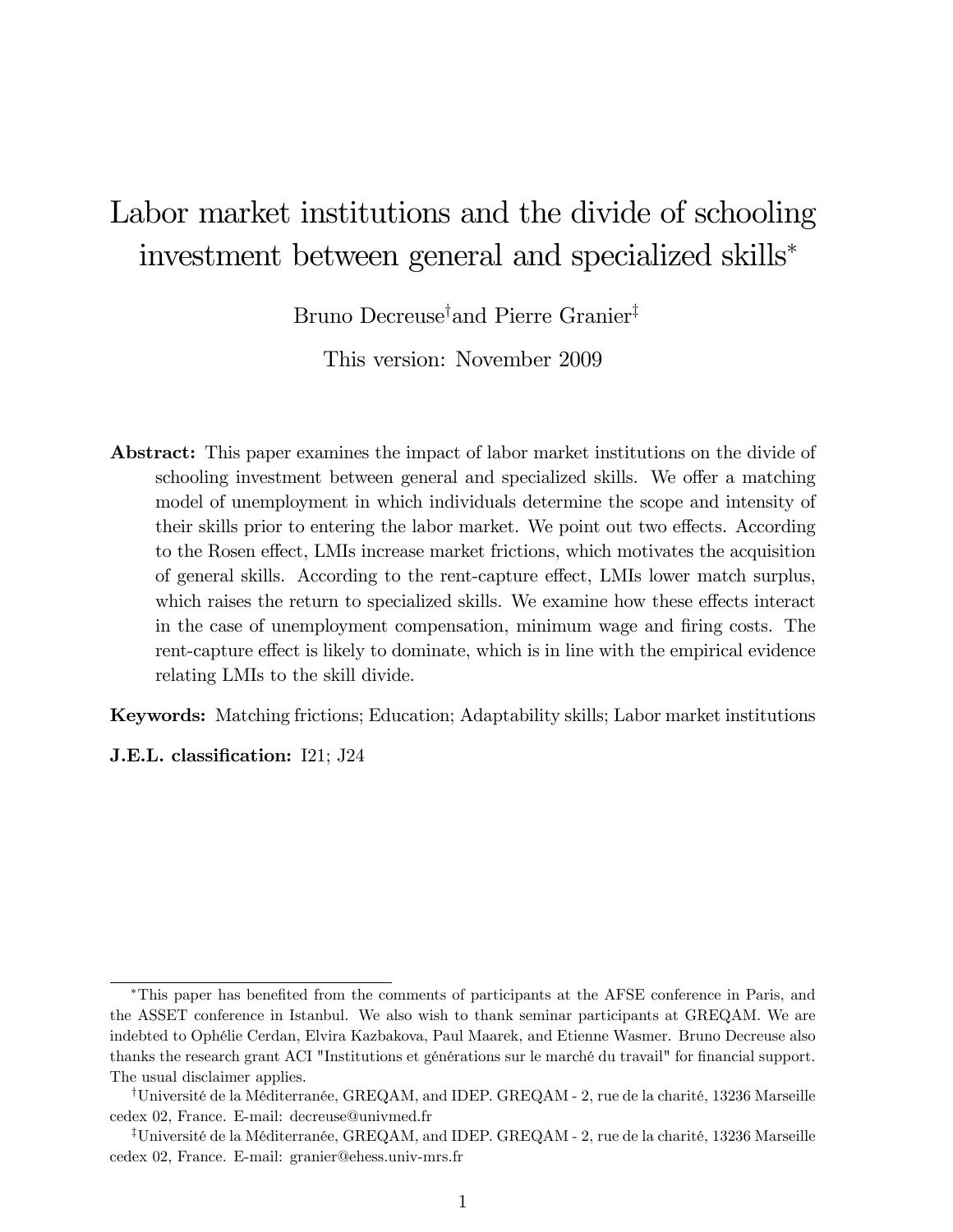# 1 Introduction

Labor market institutions (LMIs) and the divide of schooling investment between general and specialized skills have been put forward to explain the relatively low performance of a number of European labor markets since the end of the 1970s. On the one hand, the minimum wage, the generosity of unemployment insurance, and the strictness of employment protection legislation would favor the persistence of high unemployment rates while slowing down the job reallocation process necessary to sustain high productivity growth (see Ljungqvist and Sargent, 1998, Mortensen and Pissarides, 1999, Nickell et al, 2005). On the other hand, vocationnally-oriented European schooling systems would alter workers' between-sector mobility (see Krueger and Kumar, 2004). These two lines of arguments are generally advanced separately. What about their interaction?

This paper analyzes the impacts of LMIs on the type of skills acquired during education. Consider the following situation. You are a student and you have the choice between two types of skills. Specialized skills that are very productive and that you can only use in a specific sector, and general skills that are less productive, but that you can use everywhere. Which skills will you acquire? Rosen (1983) provides a simple answer. He argues that the incentives to specialization are very related to skill use: "the return to investment in a particular skill is increasing in its subsequent rate of utilizationî. So, if your chances of having a particular job are high, choose the specialized skills. Otherwise, if job opportunities are scarce, invest in general skills. This powerful idea has a puzzling implication: on the basis that more regulated labor market are characterized by lower job-Önding rates, LMIs should promote general skills rather than specialized skills.

We introduce a theoretical model tailored to thinking about the effects of LMIs on the skill divide. This model features job creation, matching frictions, and multi-dimensional skills. The abrupt distinction between general and specific human capital cannot be directly used in the study of educational investment. At the time of educational choice, individuals are not well informed of the identity of the firms they will meet. Human capital cannot be purely specific in the traditional sense: workers would have no chance of using such a kind of human capital, and, consequently, the whole investment would be spent in general human capital. Our paper builds on Charlot et al (2005). In this model, education jointly determines the scope  $-$  or adaptability  $-$  and the intensity  $-$  or productivity  $\overline{\phantom{a}}$  of skills. The scope of skills governs the fraction of jobs on which the worker can operate, while the intensity of skills refers to worker's productivity on these jobs. In this framework, vocational schooling differs from general schooling as it puts more weight on productivity skills, and, as a result, less weight on adaptability skills. Of course, both types of education provide with adaptability and productivity skills. But an individual who follows a vocational education ends up with fewer adaptability skills than an individual who attends a general programme.

In Charlot et al, the divide of investment between adaptability and productivity is fixed. We complete that paper by endogenizing the mix of adaptability and productivity skills. We thus assume that the total investment in education is given. Students allocate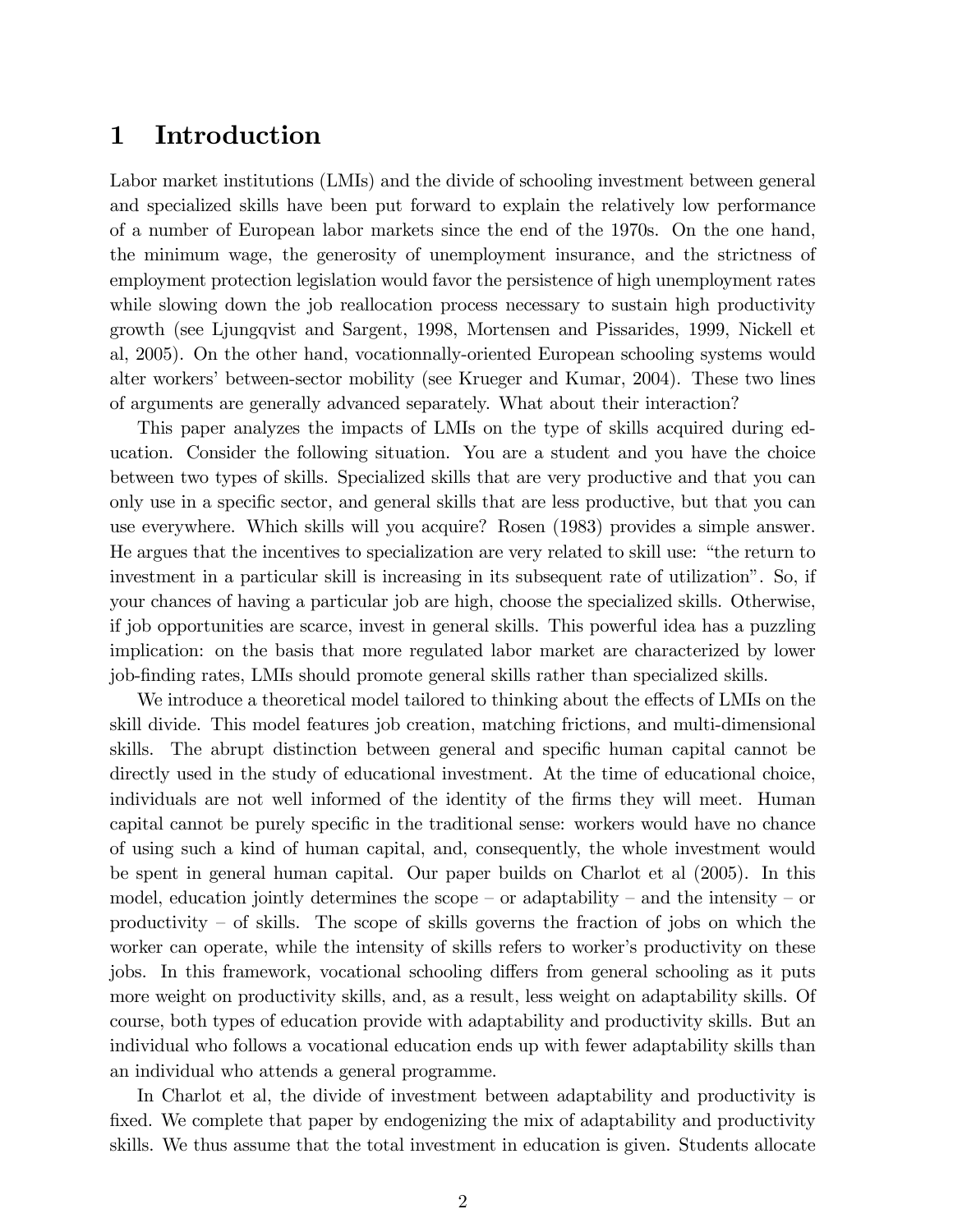this investment between the two types of skills. The scope of one's skills and the intensity of these skills evolve in opposite directions: an individual devoting a larger part of her resources to vocational education will be more productive once in the job, but her skills will be worthwhile in fewer jobs (less general). In the competitive environment  $-$  the limit case where frictions disappear  $\overline{\phantom{a}}$ , adaptability skills are useless because it is very easy to contact any type of job. Therefore, individuals devote the main part of their investment to productivity skills. Conversely, very specialized skills become much less attractive when contacting a proper job takes a lot of time/resources. Thus, matching frictions originate incentives to acquire more general skills<sup>1</sup>.

We use this framework to analyze changes in LMIs. We proceed in three steps.

In a first step, we present the model and interpret worker's bargaining power as a measure of LMIs. We examine its impact on the skill divide and highlight two effects. On the one hand, there is a Rosen-type effect: the employer's share of match surplus goes down and firms post fewer jobs. This increases the severity of market frictions, thereby raising the returns to adaptability skills. On the other hand, there is a rent-capture effect that goes in the opposite direction: worker's share of match surplus goes up, which lowers the returns to adaptability skills once in the job. We show that the rent-capture effect dominates for low values of the bargaining power, while it is dominated by the Rosen effect for higher values. Overall, the model predicts a U-shaped relationship between bargaining power/LMIs and the proportion of educational investment spent into adaptability skills. The minimum of the curve is reached when bargaining is socially efficient (when the Hosios condition is satisfied).

In a second step, we turn to the empirical evidence and show that there is a (weak) negative correlation between a proxy for the proportion of educational investment spent in general skills and LMIs in the cross-section of OECD countries. We consider the proportion of upper-secondary graduates with a general education. LMIs are captured by standard OECD indices. We use union density, the ratio of minimum wage to median wage, an index of unemployment insurance generosity, and an employment protection legislation index. The partial correlations are either negative or nil, but we do not find evidence of a positive relationship between LMIs and general skill investment. This motivates the last step.

In a third step, we focus on each institution separately. We examine unemployment benefits  $(UB)$ , the minimum wage  $(MW)$ , and employment protection  $(EPL)$ . UB and associated wage taxation lower match surplus and further motivates the acquisition of specialized skills. The MW distorts investments towards productive skills among the workers who get paid the MW, while it motivates the acquisition of adaptability skills among the other workers. Similarly, EPL lowers match surplus. The marginal return to adaptability skills falls as a result. Overall, these various extensions to the basic

 $1$ In a different setting, Gould, Moav and Weinberg (2001) argue that unemployment creates educational incentives, because it originates a demand for precautionary education from risk averse individuals. Unlike Gould et al, individuals are risk neutral in our paper, and education can offer both general and specific skills.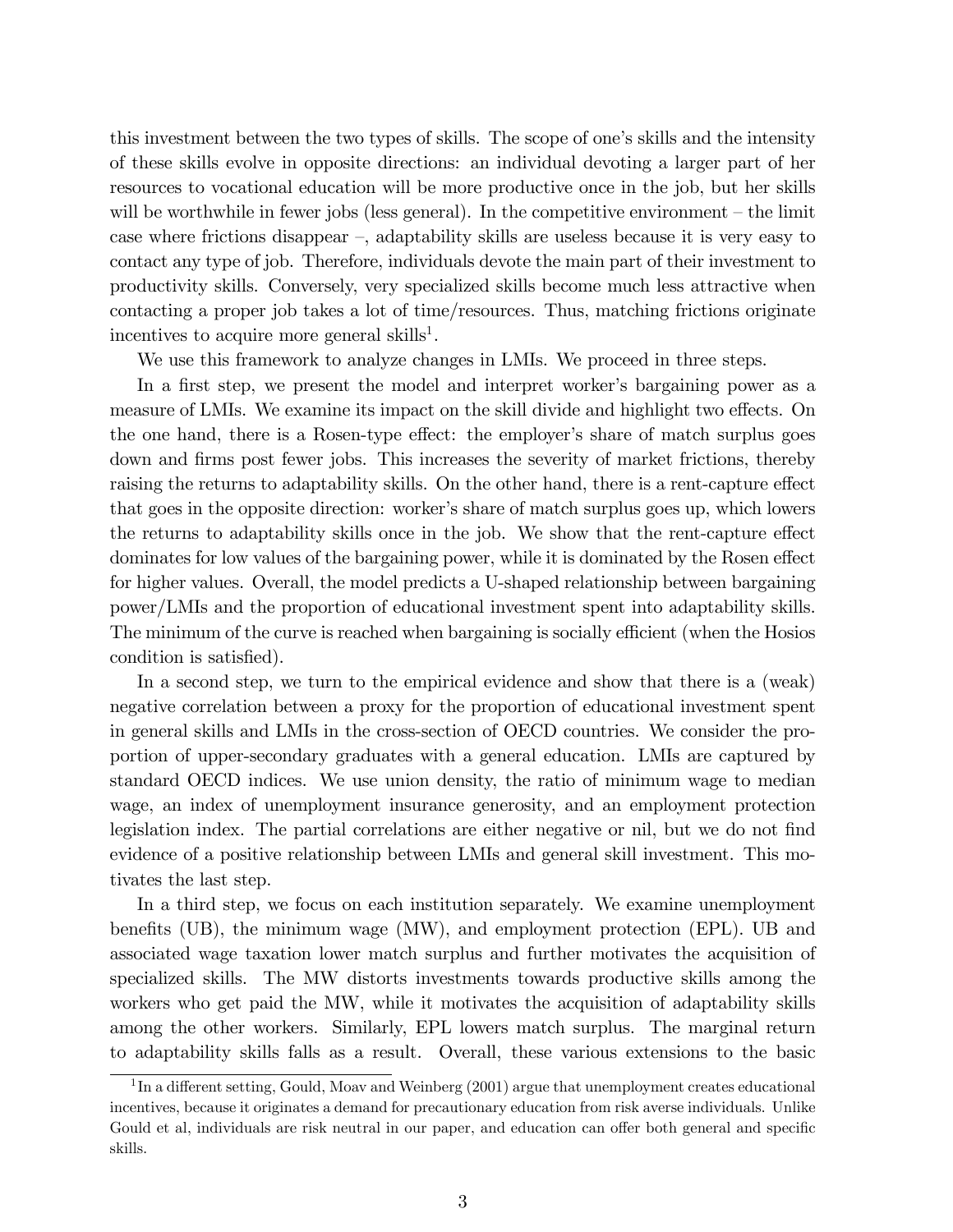model suggest that the rent-capture effect is stronger than initially expected. LMIs direct schooling investments towards specialized skills, which is line with the evidence reported in the second step.

This paper is related to different strands of literature. There is a substantial theoretical literature on the relationships between matching frictions and the magnitude of educational investment (see e.g. Acemoglu, 1996, Moen, 1999, Burdett and Smith, 2002, Charlot and Decreuse, 2005). We complement this literature by focusing on the type of skills rather than on the skill level. Mukoyama and Sahin (2006) examine the impact of unemployment compensation on the incentives to specialization. However, there is no trade-off between general and specialized skills: a worker who invests more can perform more tasks with unchanged productivity. Mukoyama and Sahin are more interested in the level than in the composition of educational investment. In addition, there are no general equilibrium effects: contact rates are exogenous.

In a contribution devoted to on-the-job training, Wasmer (2006) examines the decision to invest in general vs specific skills. Unlike specific skills, general skills improve outside options at the time of wage bargaining. Matching frictions and layoff taxes favor the acquisition of specific skills. Indeed, the return to general skills increases with the matching probability, which goes down with market frictions. Wasmer uses an elegant metaphor to explain his result: "in an economy made up of far-spread islands, it is better to learn the technology of the island on which one lives." Our paper complements Wasmer's when one considers human capital investments before the labor market entry, rather than once in the job. Compared to Wasmer's, our framework can be interpreted as follows: students are sailing the ocean, waiting for an island to inhabit. As the density of islands goes down, the knowledge of one peculiar technology becomes less and less useful. Nevertheless, both papers share the view that Öring costs are detrimental to general skills.

This paper is also related to the literature that emphasizes the role of industry-specific skills in labor markets where workers are imperfectly mobile between sectors. Stevens (1994) introduces the notion of transferable skills. These skills can only be used in a proportion of the different available jobs. Stevens argues that there is an underprovision of transferable skills by employers. Smits  $(2007)$  distinguishes industry-specific skills from generic skills (that have a higher value elsewhere in the economy). He argues that workers want more generic skills than is socially optimal, while firms prefer industry-specific skills. Our paper complements this literature by focusing on educational investments rather than on-the-job training.

There is a growing literature that analyses the role of LMIs on the incentives for firms to fund general training investment. Unions may encourage training because they reduce labor turnover (Booth and Chatterji, 1998). Wage compression induced by a minimum wage increase may have a positive effect on the incentives to train the less skilled workers to improve their productivity (Acemoglu and Pischke, 1999, 2003). Fella (2004) predicts a positive correlation between investment in general training and the strictness of employment protection rules. The present paper complements this literature mainly by analyzing the role of LMIs on the schooling allocation between general and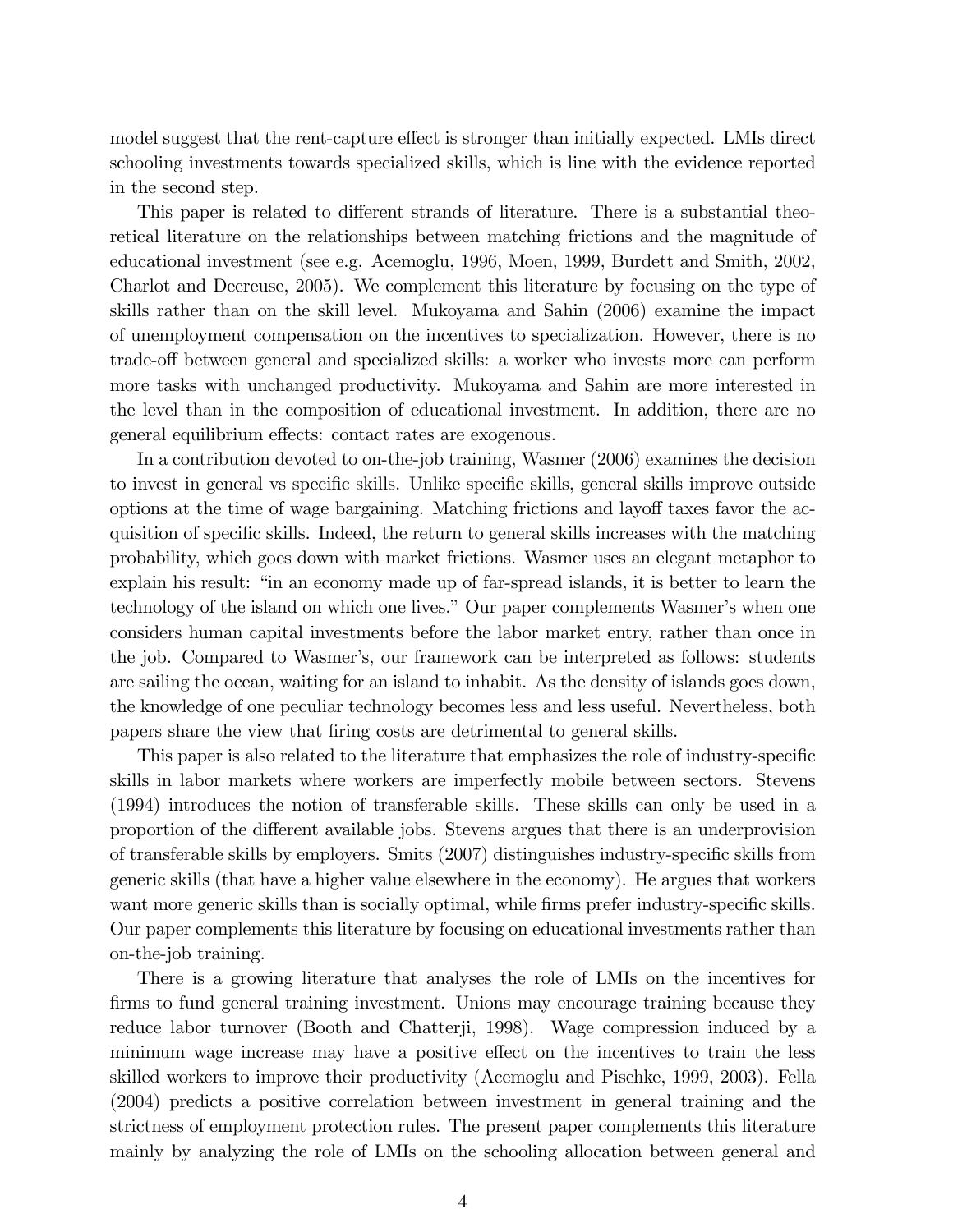specialized skills.

The trade-off between adaptability and productivity borrows from the notions of marketability and specialization highlighted in the literature on money and search (see e.g. Kiyotaki and Wright, 1993, and Shi, 1997). The main idea in these papers is that each producer faces a trade-off between specialization and marketability. Specializing in the production of a given commodity allows better productivity (or, equivalently, saves on production costs), but at the expense of reducing the proportion of consumers interested in purchasing the good, i.e. marketability is smaller. Typically, money plays a crucial role in this approach as it enlarges the size of the market and therefore allows producers to specialize.

The rest of the paper is organized as follows. Section 2 introduces our model. Section 3 presents some empirical evidence. Section 4 analyzes the impacts of three different institutions: unemployment benefits, minimum wage, and employment protection. Section 5 concludes.

All proofs are in the Appendix.

# 2 The skill divide with market frictions

In this section, we propose a model of educational investment that features a tradeo§ between general and specialized skills and matching frictions on the labor market. We proceed in two steps. First, we examine the skill divide in partial equilibrium and highlights the Rosen and rent-capture effects. Then, we endogenize job creation and show that the model predicts a U-shaped relationship between the proportion of investment in general skills and workers' bargaining power.

## 2.1 The Rosen effect and the rent-capture effect

We are interested in the schooling investment of an infinite lifetime individual living in a stationary environment. She is risk neutral, and discounts time at rate r. Her total human capital investment I is given. It can be viewed either as the exogenous schooling duration, or total spending in education. The individual must divide this investment between adaptability skills and productivity skills. Let  $q$  denote the amount of adaptability skills, while  $s = I - g$  denote the amount of productivity skills.

The notions of adaptability and productivity skills rely on the technological side of the economy. There are a continuum of sectors, each producing a final good entering preferences symmetrically. Sectors are of mass one. Each sector is associated to a particular technology. While dividing human capital, the worker chooses the scope and the intensity of her skills. Adaptability skills increase the share of technologies the worker can operate, while productivity skills raise the productivity in each known technology. Formally, the proportion of technologies the worker knows is  $H(g)$ , with  $H(0) = 0$ ,  $H(I) \leq 1$ ,  $H'(g) > 0$ ,  $H''(g) < 0$ . The intensity of her skills is  $f(s)$ , with  $f(0) = 0$ ,  $f'(s) > 0$ ,  $f''(s) < 0.$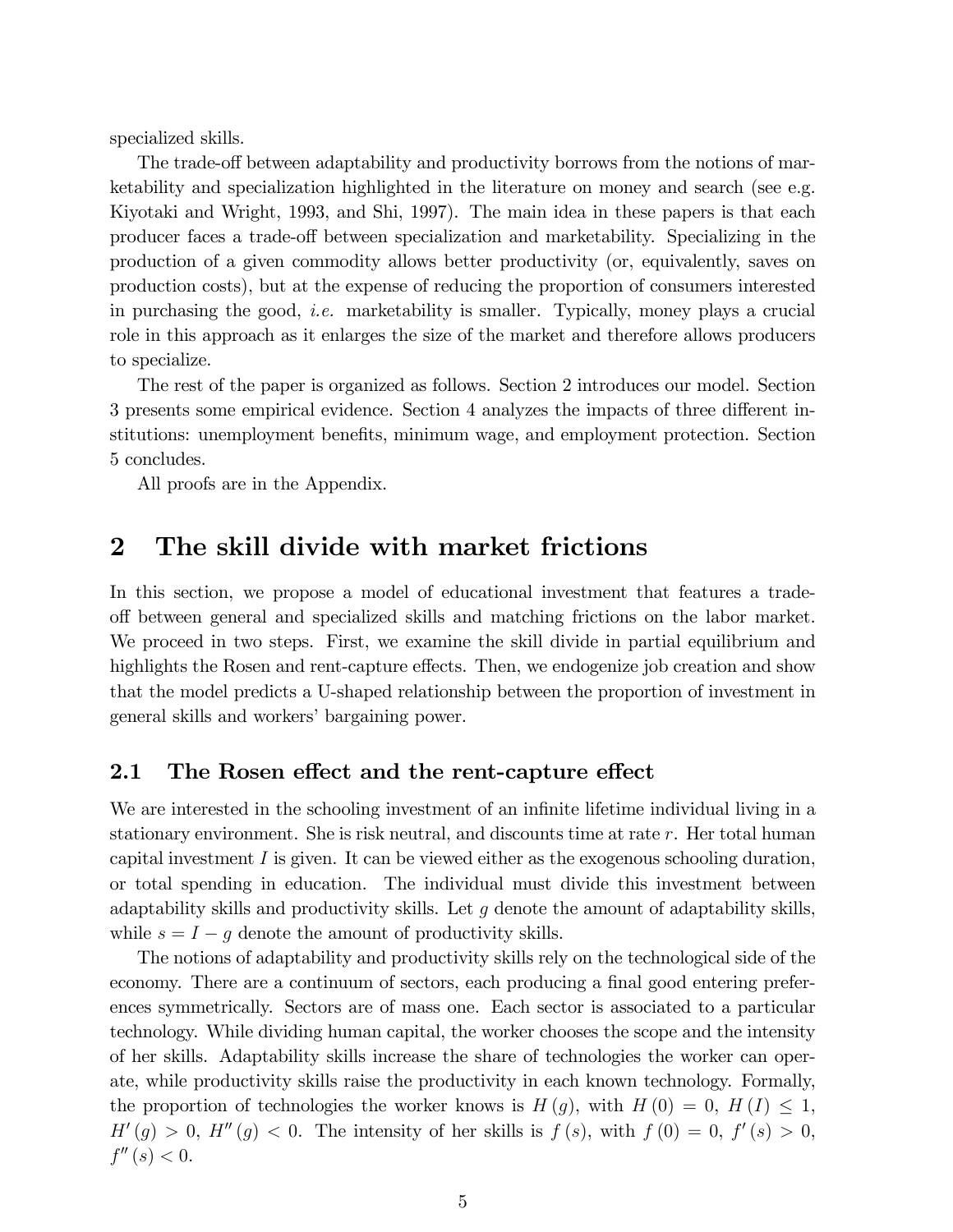A worker who increases adaptability skills g can work on more jobs at lower productivity. Human capital is more general as a result. For this reason, we shall sometimes refer to adaptability skills as general skills, and to productivity skills as specialized skills.

The labor market is frictional. Matching frictions have two important consequences. First, there is only a probability of contacting a job per period. Let  $\mu$  denote the flow probability that a worker receives a job offer from a particular sector. Thus  $\mu^{-1}$  measures the severity of frictions. Given that  $H(q)$  is the proportion of jobs the worker can occupy,  $\mu H$  (g) is the rate of acceptable job offer. It is increasing in g, and decreasing in the severity of frictions. Second, each match is associated to a match surplus that the employer and the worker must share. We follow the literature and assume that there is wage bargaining over the match surplus.

Let  $U = U(s, g)$  denote the utility of an unemployed, and  $W = W(s, g)$  the utility of an employed worker. We have:

$$
rU = \mu H\left(g\right)\left[W - U\right] \tag{1}
$$

$$
rW = w + q[U - W] \tag{2}
$$

where q is the (exogenous) rate of job destruction and  $w$  is the wage. Symmetrically,  $J = J(s, g)$  is the value of a filled job. We have:

$$
rJ = f(I - g) - w + q[V - J]
$$
\n(3)

where V the value of a vacancy is given. The wage splits the match surplus  $S = W U + J - V$  according to

$$
W - U = \beta S = \frac{\beta}{1 - \beta} (J - V)
$$
\n<sup>(4)</sup>

It follows that the match surplus is:

$$
S(s,g) = \frac{f(s) - rV}{r + q + \beta \mu H(g)}\tag{5}
$$

At the time of investment, the individual does not know which firm will hire her. As a consequence, she maximizes the value of her future search. From the different equations, we have

$$
rU(s,g) = \beta \mu H(g) S(s,g)
$$
\n<sup>(6)</sup>

The optimal allocation of educational investment between general and specialized skills maximizes the contact surplus  $H(g) S(s, g)$ . The skill divide results from

$$
\frac{H'(g)}{H(g)} + \frac{\partial S\left(I - g, g\right)/\partial g}{S\left(I - g, g\right)} = \frac{\partial S\left(I - g, g\right)/\partial s}{S\left(I - g, g\right)}\tag{7}
$$

where

$$
\frac{\partial S\left(s,g\right)/\partial g}{S\left(s,g\right)} = -\frac{H'\left(g\right)}{H\left(g\right)} \frac{\beta \mu H\left(g\right)}{r+q+\beta \mu H\left(g\right)}\tag{8}
$$

$$
\frac{\partial S\left(s,g\right)/\partial s}{S\left(s,g\right)} = \frac{f'(s)}{f\left(s\right) - rV} \tag{9}
$$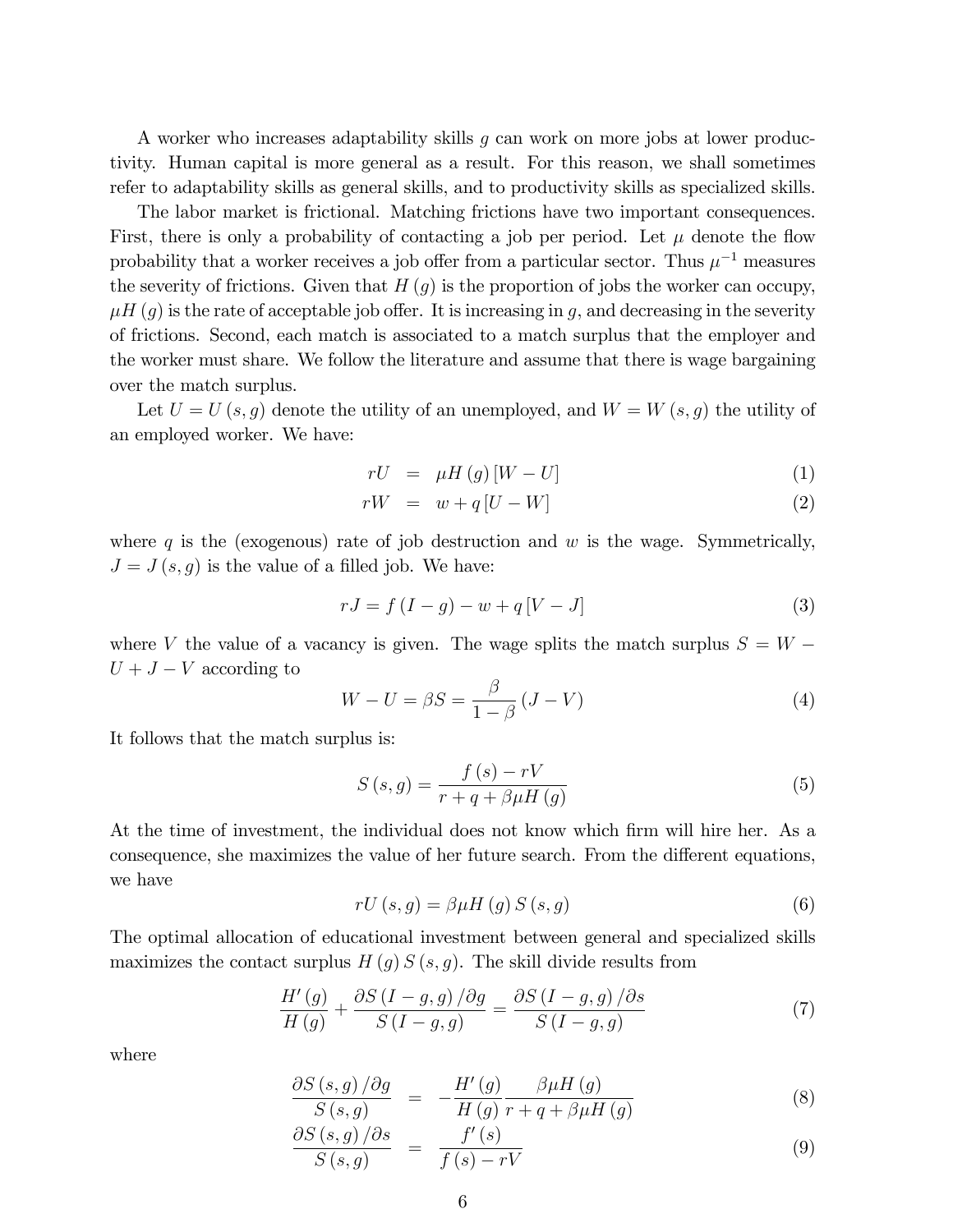The optimal skill divide balances the marginal returns to general and specialized skills. General skills increase the contact surplus by raising the probability that such a contact gives birth to an employment relationship. However, general skills reduce the match surplus because they improve the chance of contacting an adequate employer, thereby making the economic position of the unemployed closer to that of an employed worker. The size of the latter effect increases with the product  $\beta\mu$ , that is with the chance of contacting a vacancy times the share of contact surplus obtained in such a case. Specialized skills do not alter the matching probability, yet they raise match output, thereby increasing match surplus.

It follows that:

$$
\frac{H'(g)}{H(g)} \frac{f(I-g) - rV}{r + q + \beta \mu H(g)} = \frac{f'(I-g)}{r + q}
$$
\n(10)

Proposition 1 MATCHING FRICTIONS, BARGAINING POWER, AND THE SKILL DIVIDE

- Let V be sufficiently small. Then,
- (i) Rosen effect:  $d\hat{g}/d\mu^{-1} > 0$ , that is general skill investment increases with matching frictions;

(ii) Rent-capture effect:  $d\hat{g}/d\beta < 0$ , that is general skill investment decreases with workers' bargaining power

The divide between general and specialized skills responds to alterations in their respective marginal returns. The severity of frictions  $\mu^{-1}$  originates incentives to acquire general skills rather than specialized skills. This is the Rosen effect. Intuitively, the purpose of general skills is to improve the ability of receiving job offers, thereby raising worker's share of match surplus. The proportion of investment accruing to such skills thus goes up with match surplus. Hence, the severity of frictions motivates the acquisition of general skills because frictions increase the size of match surplus. General skills are useless when it is very easy to get matched with a proper vacancy. In the walrasian environment,  $\mu$  tends to infinity, which implies that unemployment spells are arbitrarily short, and contacting any type of alternative employer is immediate. Match surplus is nil, and there is no need to speed up job search. The whole investment is then devoted to the acquisition of specialized skills, i.e.  $q = 0$ . Conversely, market frictions reduce the interest of very specialized skills, which become much more difficult to trade.

General skills decrease with bargaining power  $\beta$ . This is the rent-capture effect. Worker's bargaining power reduces current match surplus as it allows the job-seeker to capture a larger part of alternative match surpluses. General skills allow the worker to enhance the value of outside options once in the job. The worker benefits from such outside options through a better wage. This effect is all the higher than worker's bargaining power is low. As the bargaining power increases, the need to raise outside options decreases, and so does the investment in general skills.

The rent-capture effect is not specific to workers' bargaining power. Any institution that affects the match surplus modifies the incentives to acquire adaptability skills. Meanwhile, changes in match surplus should alters firms' incentives to create jobs, which also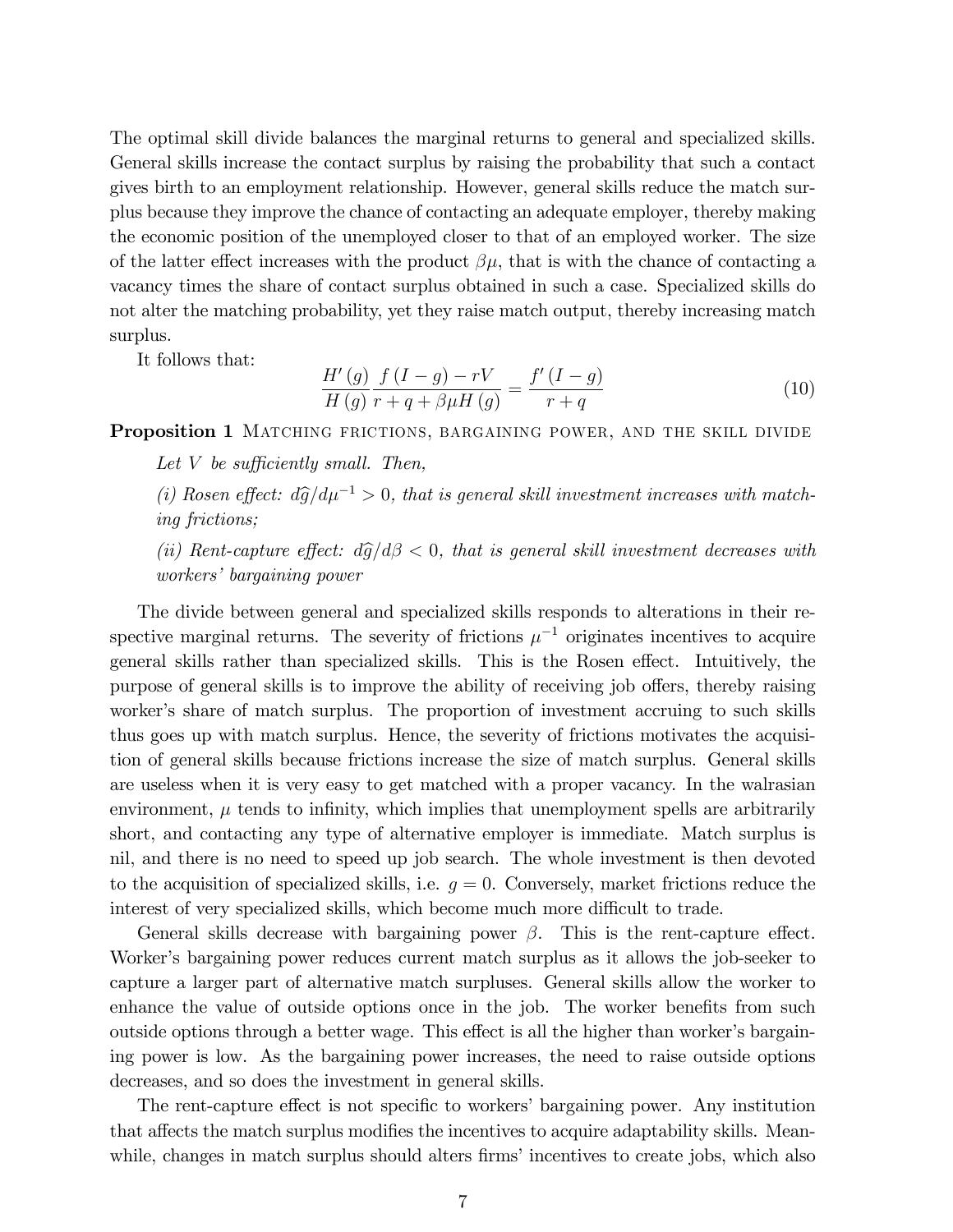modifies the educational trade-off through the Rosen effect. The rent-capture effect and the Rosen effect should work in opposite directions, so that the global effect of LMIs is indeterminate. We discuss this issue in the next subsection.

# 2.2 Equilibrium unemployment and the composition of human capital

In this sub-section, we examine the equilibrium relationship between the skill divide and the bargaining power. We incorporate the framework of the previous sub-section into an equilibrium matching model of the labor market. The main result is that there is a  $\cup$ shaped relationship between the bargaining power and the share of schooling investment spent in general skills.

To close the model, we need an explicit matching market with a matching technology for heterogenous jobs and heterogenous skills. We assume that there is a unique search place for all workers and vacant jobs, i.e. search is undirected<sup>2</sup>. Let  $\theta$  be the labor market tightness, that is the ratio of vacancies to unemployed. The rate of contacting a vacancy is thus  $\mu = \mu(\theta)$ , while the rate of contacting a worker is  $\mu(\theta)/\theta$ . The function  $\mu$  is such that  $\mu'(\theta) > 0$ ,  $\mu''(\theta) < 0$ , and  $\mu(0) = \mu(\infty)^{-1} = 0$ . The elasticity of the contact rate with respect to market tightness is  $\alpha(\theta) = \theta \mu'(\theta) / \mu(\theta)$ .

We also need agents who make schooling decisions at each instant. We assume that new cohorts enter the economy at rate  $n > 0$ . Given constant returns to scale in the matching technology, parameter  $n$  will only affect the unemployment rate through changes in the inflow rate.

Equilibrium tightness is derived from a zero-profit condition. Assume that all workers have the same amount of general and specific skills. Let  $c$  be the flow cost of posting a vacancy. The value of a vacancy is defined as follows:

$$
rV = -c + \frac{\mu(\theta)}{\theta} (1 - \beta) H(g) S(\theta, s, g, \beta)
$$
\n(11)

In equilibrium,  $V = 0$  and

$$
c\frac{\theta}{\mu(\theta)} = (1 - \beta) H(g) S(\theta, s, g, \beta)
$$
\n(12)

This equation defines tightness as an increasing function of contact surplus  $H(g) S(\theta, s, g, \beta)$ , where the dependence of match surplus vis- $\hat{a}$ -vis  $\theta$  and  $\beta$  has been highlighted. As discussed in the previous section, general skills improve the probability to match with an adequate worker, but deteriorate match surplus. Specialized skills raise output, thereby increasing match surplus. It follows that tightness is increasing in s. Finally, tightness is decreasing in workers' bargaining power  $\beta$ , which lowers firms' profitability.

<sup>&</sup>lt;sup>2</sup>Alternatively, the search market could be segmented by technology, and workers would participate in all the submarkets they know the underlying technology. The results would be the same.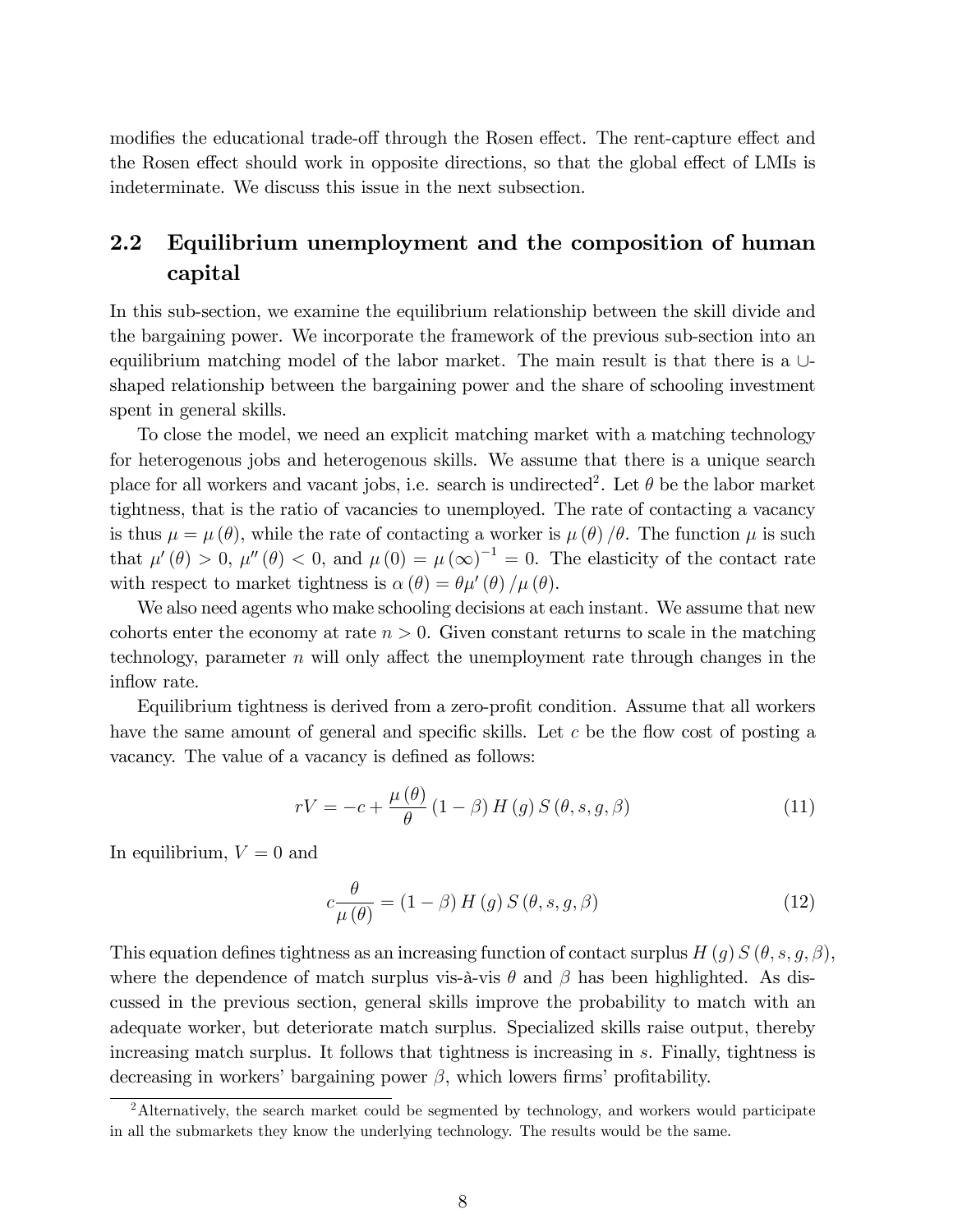Equilibrium tightness  $\theta^*$  and general skill investment  $g^*$  jointly solve

$$
\frac{H'(g)}{H(g)}S(\theta, I-g, g, \beta) = \frac{f'(I-g)}{r+q}
$$
 (SD)

$$
(1 - \beta) H(g) S(\theta, I - g, g, \beta) = c \frac{\theta}{\mu(\theta)}
$$
 (MT)

Proposition 2 BARGAINING POWER AND THE SKILL DIVIDE

- (i) There exists a unique equilibrium
- (ii)  $d\theta^*/d\beta$  < 0, that is tightness strictly decreases with workers' bargaining power (iii)  $dg^*/d\beta > 0$  iff  $\beta > 1 - \alpha(\theta^*)$ , that is there is a U-shaped curve between general skill investment and bargaining power

Figure 1 depicts the equilibrium. The skill divide equation defines the curve (SD). Along the lines of Proposition 1, it features a decreasing relationship between the investment in general skills and the labor market tightness. The market tightness equation defines the curve  $(MT)$ . This curve is bell-shaped. Indeed, market tightness increases with the contact surplus  $H(g) S(\theta, g, I - g)$ . In turn, this contact surplus first increases and then decreases with general skill investment. The two curves intersect once at the maximum of (MT). This property results from the fact that optimal general skill investment maximizes the contact surplus. It follows that there is a unique equilibrium.

#### [Figure 1: Existence and uniqueness of equilibrium]

Proposition 2 shows that tightness is strictly decreasing in bargaining power. This relationship between tightness and bargaining power broadly captures the notion that more rigid labor markets are characterized by fewer job opportunities and, therefore, lower job-finding rates. Consequently, the bargaining power affects the skill divide in two different ways. Following the rent-capture effect, it directly decreases match surplus, which reduces the return to general skills. Owing to the Rosen effect, it reduces tightness, thereby increasing match surplus and raising the return to general skills. Overall,

$$
\frac{dg^*}{d\beta} \stackrel{sign}{=} \beta - (1 - \alpha(\theta^*)) \tag{13}
$$

The proportion of investment spent in general skills follows a  $\cup$ -shaped curve as  $\beta$  goes from 0 to 1. It reaches a minimum when the Hosios condition is met (Hosios, 1990), that is when  $\beta = 1 - \alpha$ . This property results from the fact that, other things equal, the optimal investment in general skills is increasing in match surplus, that is in the size of rents accruing to employed individuals. Such a match surplus is minimized when the Hosios condition holds. The upper bound on general skill investment is reached for  $\beta = 0$  and  $\beta = 1$ . Using (SD), this gives  $g_0 < I$  such that  $H(g_0)/H(g_0) = f'(I - g_0)/f(I - g_0)$ .

Our model predicts that the rent-capture effect dominates for low values of the bargaining power, while the Rosen effect dominates for higher values.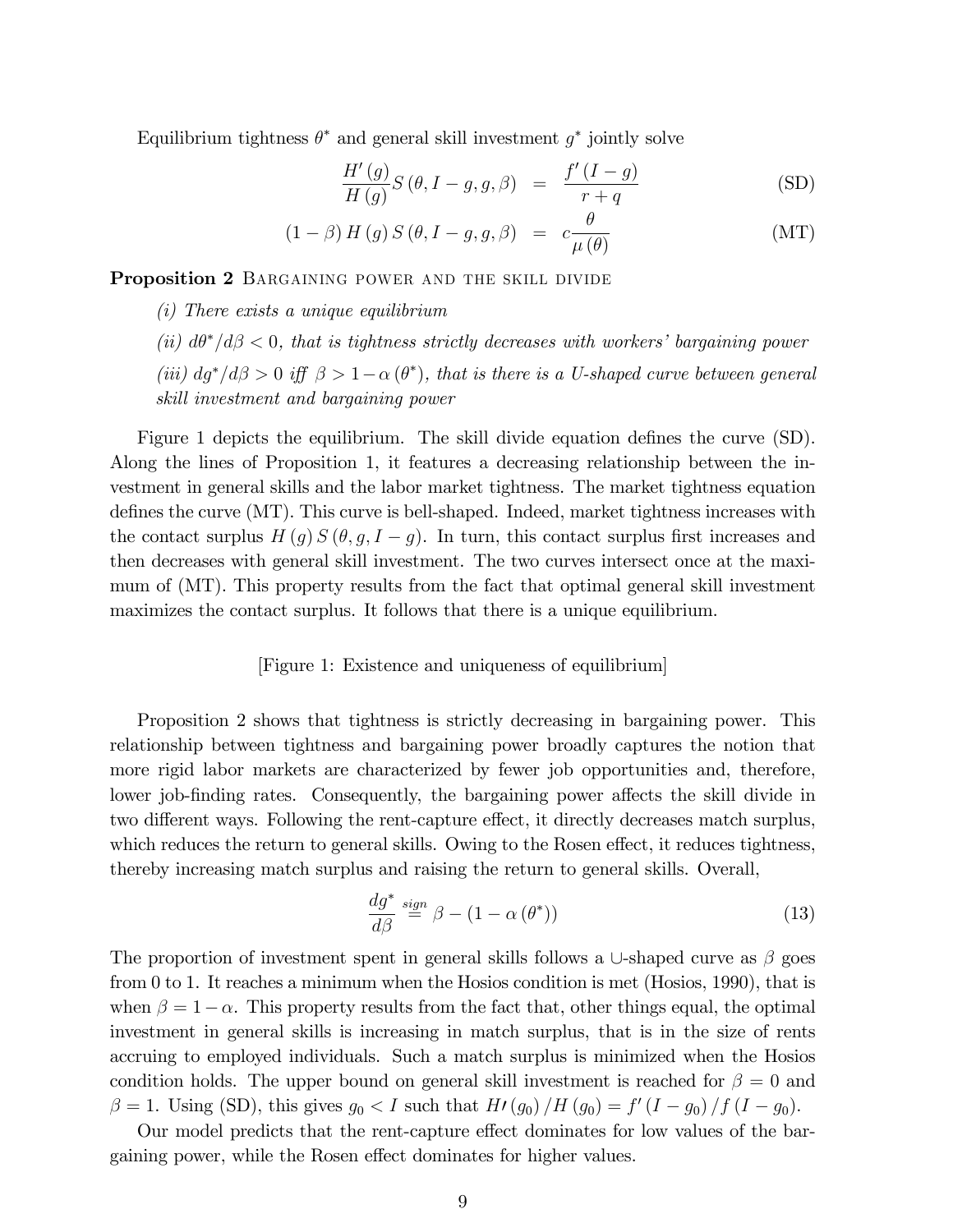# 3 Empirical evidence

In this section, we present some empirical evidence at the aggregate level. We focus on one index of the skill divide, namely the proportion of upper-secondary graduates with a general education. We show that this index is negatively correlated with various measures of LMIs in the cross-section of OECD countries.

We use ISCED data, which organize an horizontal differentiation of educational attainments. These data rank educational attainments into six levels (1 to 6), that go from pre-primary schooling to research. At each schooling level, there are three different types of education: from A (general) to C (vocational). Both vocational and general schooling provide with adaptability and productivity skills. Our presumption is that general schooling (type A) is more turned towards the acquisition of adaptability skills than vocational schooling (types B and C).

We restrict our attention to upper-secondary schooling. Krueger and Kumar (2004) and Mukoyama and Sahin (2006) compute the enrolment rate in general education among the students at upper-secondary level. However, the enrolment rate may be misleading. Individuals who decide to follow a general secondary education may then decide to follow a vocational tertiary education. From that perspective, the enrolment rate not only captures the skill divide, but also the access to tertiary education.<sup>3</sup> This is why we focus on a different variable, the proportion of individuals with a general education among the graduates with an upper-secondary education. Focusing on graduates is a priori a better strategy, as, by definition, graduates have already completed their education. Unfortunately, the variable is not very well documented. In several cases, the proportion is one, while the enrolment rate in the corresponding program is lower than one. We choose to impute the value taken by the enrolment rate in such a case. The variable is computed for the year 2003 (only a few consecutive years are available).

Of course, these data have shortcomings. Our paper focuses on the individual tradeo§ between general and specialized skills at the time of educational investment. Namely, we want to understand how LMIs alter the skill divide at the margin. However, the aggregate data we use concern people who either completed a vocational education, or a general education. Our assumption is that changes in the proportion of people who choose a vocational education are correlated with changes in the individual proportion of educational investment that is invested in specialized skill acquisition.

We consider four LMIs: union density, unemployment insurance, the minimum wage, and employment protection. Union density is the 2000 ratio of union members to total number of employees. Unemployment insurance is proxied by the OECD measure of benefit entitlements averaged over the period 1999-2001. The measure is defined as the

<sup>&</sup>lt;sup>3</sup>Krueger and Kumar (2004) as well as Mukoyama and Sahin (2006) know that fact. In their view, general education is associated to longer studies. It is implicit in Krueger and Kumar, who also consider cross-country differences in the entry rate into universities, "where general education is primarily imparted" (their words). It is explicit in Mukoyama and Sahin in which choosing a general education means paying more than choosing a vocational education.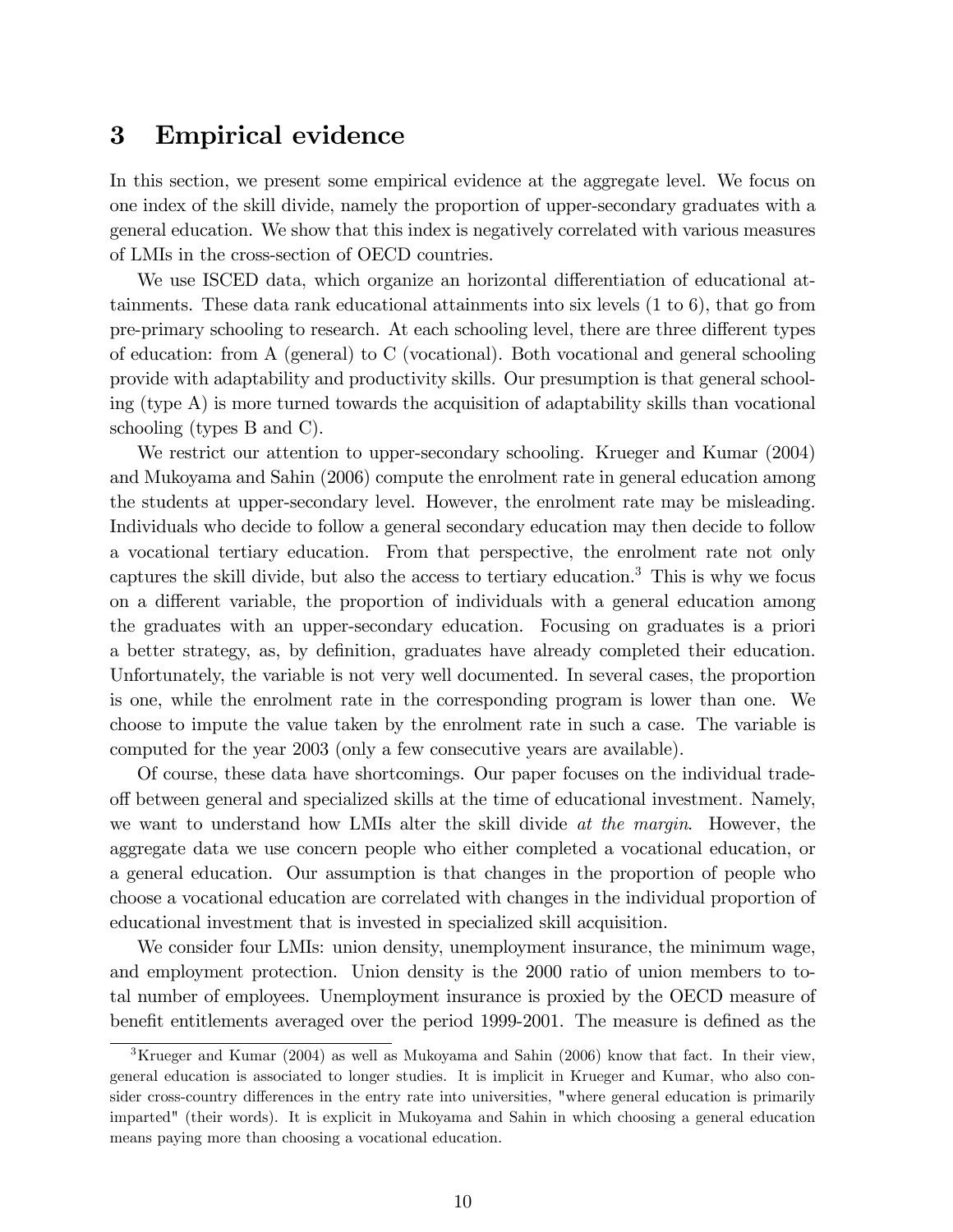average of the gross unemployment benefit replacement rates for two earnings levels, three family situations and three durations of unemployment. The minimum wage variable is the 2000 ratio of the minimum wage to median wage for full-time workers. Employment protection is proxied by the weighted mean of two OECD indices, the strictness of employment protection legislation on regular jobs and the strictness of EPL for collective dismissals. The weights correspond to the weights used for the computation of the overall OECD index (that also captures the availability of temporary contracts): 5/7 for regular jobs and 2/7 for collective dismissals. The index is computed for the end of the 1990s.

The panel of Figures 2 depicts the correlations between the four LMIs and our proxy for the proportion of investment spent in adaptability skills. The panel features negative correlations. Where LMIs are strong, people tend to invest more in specialized skills. These correlations are weak, highlighting the poor quality of the data and the need for time-varying data. However, they are all negative, suggesting that the Rosen effect is always dominated by the rent-capture effect.

### [Panel of Figures 2]

Negative correlations may also reflect reverse causality. The composition of skills of the workforce may affect the social demand for LMIs. For instance, more specialized skills may generate a desire for unemployment insurance. In turn, private contracts cannot always address this insurance demand, which motivates the extent of the public coverage, or the strictness of employment protection legislation. Meanwhile, workers with very specialized skills are more likely to suffer from employer's monopsony power given the small size of their outside options. They may favor collective bargaining or minimum wage laws as a result. Nevertheless, Botero et al (2004) show that LMIs are strongly determined by the legal origins of the judicial system. They distinguish five different legal origins: English, French, German, Scandinavian, and Socialist. They argue that countries with common law legal systems (English law) regulate much less their labor market than countries with civil law legal systems (other laws). Legal origins are predetermined with respect to the skill divide among graduates. Table 1 computes the mean value by legal origins of our proxy for the skill divide. It shows that common law countries invest more than civil law countries in general skills.

| Mean index<br>ነ 69<br>0.33<br>0.48<br>$14^{\circ}$ | Law          | English | French | German   Scandinavian   Socialist | civil |
|----------------------------------------------------|--------------|---------|--------|-----------------------------------|-------|
|                                                    |              |         |        |                                   | 0.48  |
|                                                    | No countries |         |        |                                   |       |

Table 1: Legal origins and the skill divide in education

Reading: the mean value of the index for the skill divide is 0.33 in the five countries with a German law legal system. 'civil' is the weighted mean of French, German, Scandinavian, and Socialist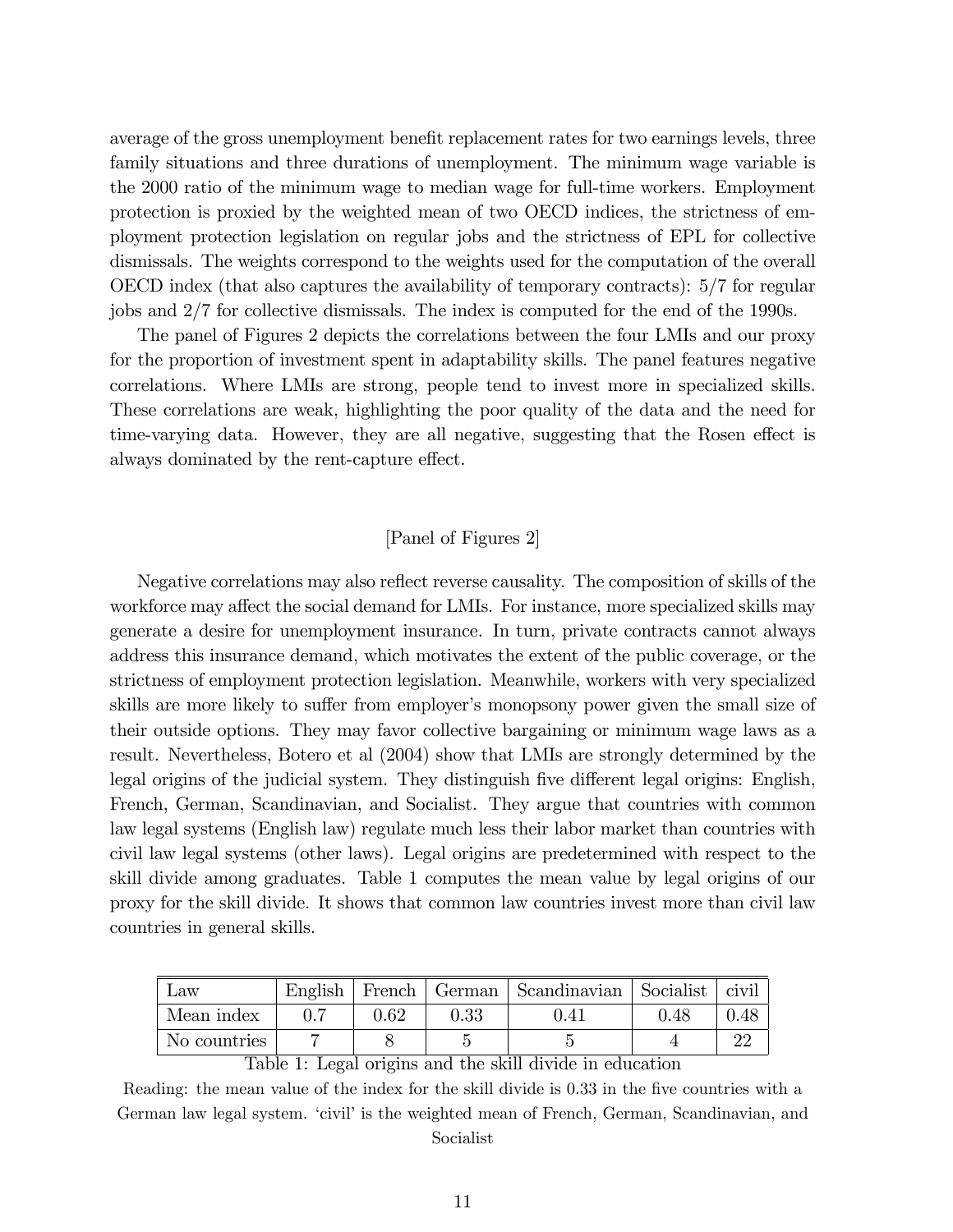Overall, this section suggests that LMIs tend to distort educational investments towards specialized skills. This result is consistent with the theoretical model provided that workers' bargaining power is generally too weak with respect to the Hosios condition. However, inefficient bargaining is a very strong assumption in light of the recurrent debate about the strictness of LMIs in several European countries. In the next section, we analyze the impact of each institution more carefully. We then argue that the rent-capture effect is larger than the basic model with bargaining power suggests.

# 4 Labor market institutions and the composition of educational investment

In this section, we examine the role played by different labor market institutions on the divide of educational investment between adaptability and productivity skills. We examine unemployment compensation, the minimum wage, and firing costs. The three institutions tend to reduce the incentives to acquire adaptability skills.

### 4.1 Unemployment compensation

It has been argued that unemployment insurance allows the workers to invest in specific skills (see e.g. Grossman and Shapiro, 1982, Estevez et al, 2001). In this sub-section, we revisit this prediction. Using our model, we show that unemployment compensation and wage taxation are detrimental to adaptability skills.

Let b denote unemployment benefits. For simplicity, there are no time limit to  $UB$ , and eligibility to unemployment insurance is obtained with the first job. UB are financed by a payroll tax on wages. Employers' tax rate is  $t_e$ , while workers' tax rate is  $t_w$ .

We must distinguish  $U_0$  the intertemporal utility of a newcomer on the labor market from  $U$  the intertemporal utility of an unemployed who is eligible to unemployment insurance. We have:

$$
rU_0 = \mu H\left(g\right)\left[W - U_0\right] \tag{14}
$$

$$
rU = b + \mu H\left(g\right)\left[W - U\right] \tag{15}
$$

Other value functions write

$$
rW = w(1 - t_w) + q(U - W)
$$
\n(16)

$$
rJ = f - w(1 + t_e) + q(V - J)
$$
\n(17)

Nash bargaining over match surplus S yields

$$
W - U = \gamma S \tag{18}
$$

$$
J - V = (1 - \gamma) S \tag{19}
$$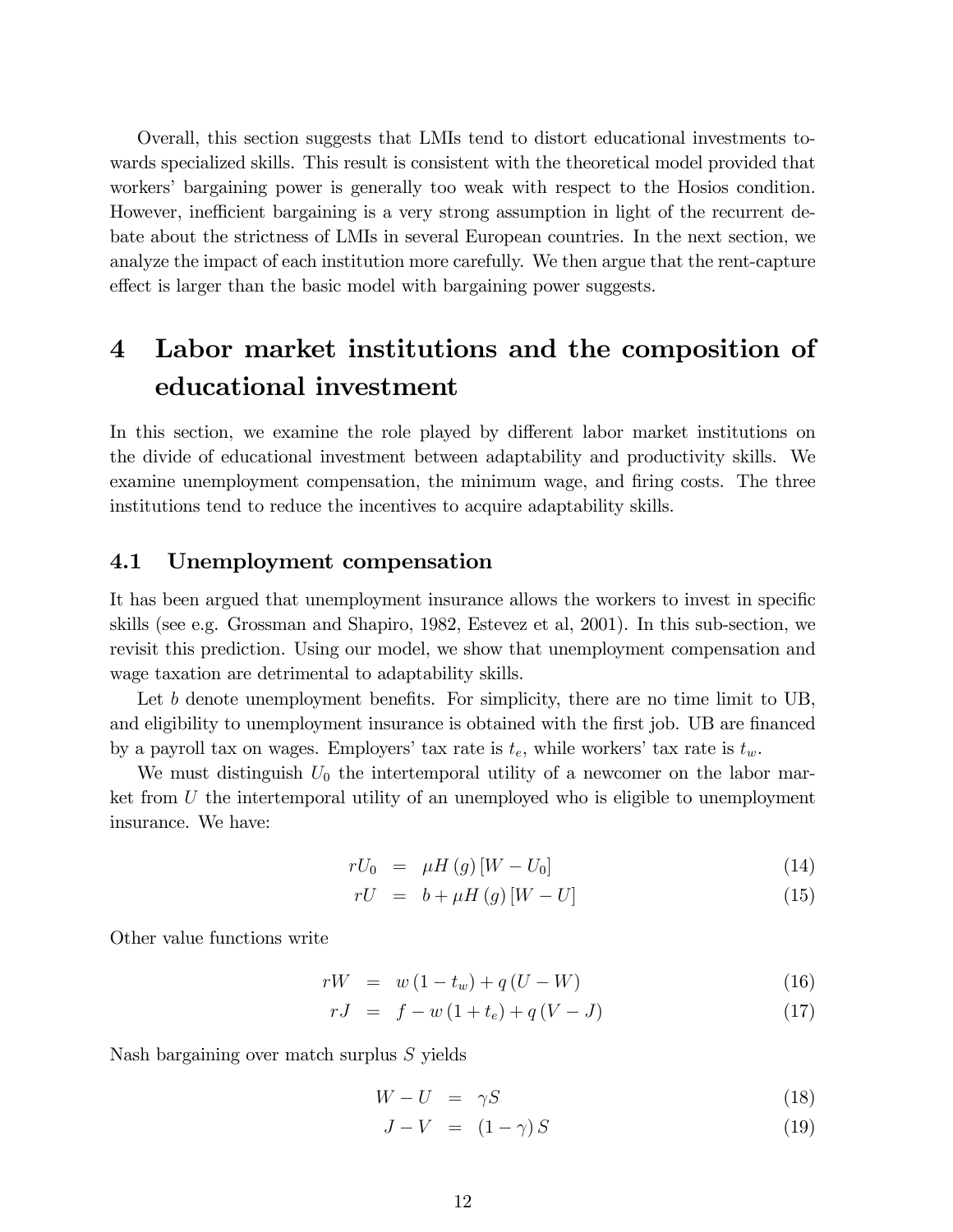where  $\gamma = \beta (1 - t_w) / [\beta (1 - t_w) + (1 - \beta) (1 + t_e)].$  Equations (15) to (19) jointly define the match surplus:

$$
S = \frac{\beta (1 - t_w) + (1 - \beta) (1 + t_e)}{1 + t_e} \frac{f - b \frac{1 + t_e}{1 - t_w} - rV}{r + q + \beta \mu H}
$$
(20)

Match surplus strictly decreases with UB and payroll taxes. UB shorten the wealth difference between employment and unemployment. Wage taxation implies that payroll taxes flow out of the employment relationship, thereby reducing match surplus.

The skill divide results from the maximization of the return to search:

$$
rU_0(s,g) = \gamma \mu(\theta) H(g) S(s,g) + \frac{\mu H(g)}{r + \mu H(g)} b \tag{21}
$$

The return to search is equal to the contact rate times the proportion  $\gamma$  of contact surplus HS, plus a term that corresponds to the permanent gain achieved once the first job is obtained. This gain increases with general skills.

The f.o.c. writes:

$$
\frac{H'(g)}{H(g)} \frac{f(I-g) - b\frac{1+t_e}{1-t_w}}{r+q+\beta\mu(\theta) H(g)} + \beta^{-1} \frac{H'(g)}{H(g)} \frac{b\frac{1+t_e}{1-t_w}}{r+q} \frac{r[r+q+\beta\mu(\theta) H(g)]}{[r+\mu(\theta) H(g)]^2} = \frac{f'(I-g)}{r+q} \tag{22}
$$

Equation (22) features an additional return to general skills on its left-hand side. To benefit from the permanent increase in human wealth due to the first job, individuals set general skills above the point that maximizes the contact surplus HS.

Job creation results from

$$
\frac{c\theta}{\mu(\theta)} = (1 - \gamma) H(g) S(\theta, I - g, g)
$$
\n(23)

An equilibrium is a pair  $(\theta^*, g^*)$  that solves equations (22) and (23). The following result summarizes the impacts of UB and wage taxation on the skill divide.

#### Proposition 3 UNEMPLOYMENT COMPENSATION AND THE SKILL DIVIDE

Assume that  $f(I) > b$ . Provided that the discount rate r is sufficiently low,

(i) an increase in UB lowers market tightness and general skill investment, i.e.  $d\theta^*/db < 0$  and  $dg^*/db < 0$ ;

(ii) an increase in employer's or in employee's tax rate lowers market tightness and general skill investment, i.e.  $d\theta^*/dt_w < 0$ ,  $d\theta^*/dt_e < 0$ ,  $dg^*/dt_w < 0$ , and  $dg^*/dt_e < 0$ .

UB have three different effects. First, there is a rent-capture effect as UB decrease match surplus. This effect tends to raise the investment in productivity skills. Second, there is a Rosen effect. As match surplus decreases, firms post fewer jobs, which reduces the contact rate. This effect motivates the acquisition of adaptability skills. Third, there is an entitlement effect that further raises the incentives to invest in general skills. Like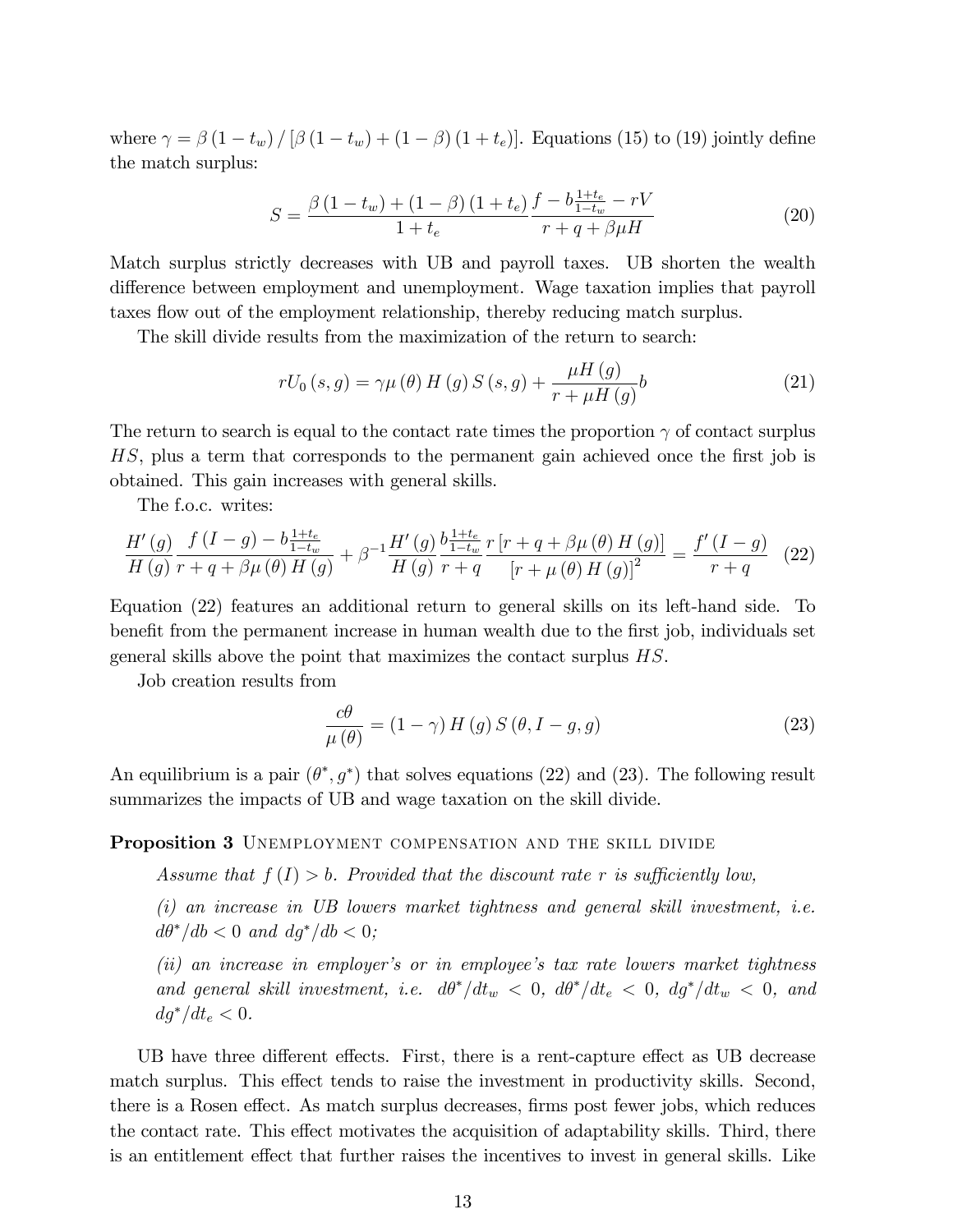UB tend to increase search effort/decrease search choosiness among non-entitled workers, UB also tend to favor general skills that speed-up job-finding.

For a sufficiently low discount rate, the entitlement effect can be neglected. Formally, the second term in the left-hand side of equation  $(22)$  vanishes. Then, the Rosen effect reveals dominated by the rent-capture effect. According to equation  $(22)$ , adaptability skills increase with match surplus. If the Rosen effect were dominating the rent-capture effect, match surplus would increase with UB. In turn, equation  $(23)$  would imply that market tightness goes up, a contradiction. The reason why small discounting plays against the entitlement effect can be understood from the extreme situation where individuals do not discount time. In such a case, they are only interested in their long-run situation. As non-entitlement is only temporary, they neglect this first period of working life.

Qualitatively, wage taxation has similar effects to UB. Wage taxation lowers equilibrium match surplus, which reduces the incentives to acquire adaptability skills. Meanwhile, wage taxation decreases the returns to finding a job, thereby increasing the relative return due to benefit entitlement. This second effect favors adaptability skills. It also vanishes when the discount rate is sufficiently small.

How small must the discount rate be? To answer that question, we turn to numerical simulations. The matching technology is Cobb-Douglas, with  $\mu(\theta) = M_0 \theta^{\alpha}$ . Output is  $f(s) = 1 - \exp(-\nu s)$ . The proportion of jobs that the worker can operate is  $H(g) =$  $1 - \exp(-\kappa g)$ . The parameter I is set to one. Consequently,  $g^*$  is directly the proportion of educational investment spent in adaptability skills. Parameters  $\alpha$  and  $\beta$  have been set equal to 1/2. It is a rather consensual value for the elasticity of the matching technology. Furthermore, bargaining is efficient in the absence of  $UB/wage$  taxation.

Let  $b = \rho (1 - t_w) w$ , where  $\rho$  denote the replacement rate over net wage. Let  $u^o$ denote the number of unemployed who already had a job. Balanced budget requires that  $(1 - u)(t_w + t_e) w = u^{\circ}b$ . In steady state,  $u^{\circ}$  is equal to overall unemployment  $u = (n+q)/(n+q+\mu H)$  minus the number  $u^y$  of young workers who seek their first job, with  $u^y = n/(n + \mu H)$ . It follows that  $t_w + t_e = \rho q/(n + \mu H)$ .

The other parameters have been chosen to (i) broadly replicate the upper-secondary segment of the French labor market in 2000, and (ii) to target our proxy for the proportion of educational investment spent in adaptability skills. (i) The mean OECD replacement rate was 40%, and the unemployment rate of upper-secondary graduates was about 9%. As the proportion of upper-secondary graduates goes down among younger cohorts, the mean unemployment rate slightly undervalues the stationary rate. The mean job destruction rate q was about 10%. As  $u = (n+q)/(n+q+\mu(\theta^*)H(g^*))$  and n is at most 0.5%, the job-Önding rate is about one. This corresponds to a mean unemployment duration of about one year. (ii) Meanwhile, the proportion of upper-secondary graduates with a general education was 25% in 2003. We choose to consider, somewhat arbitrarily, that it indicates that 25% of the schooling investment was directed towards adaptability skills.

Table 2 presents the parameters of the baseline simulation. The discount rate has been set to 5%.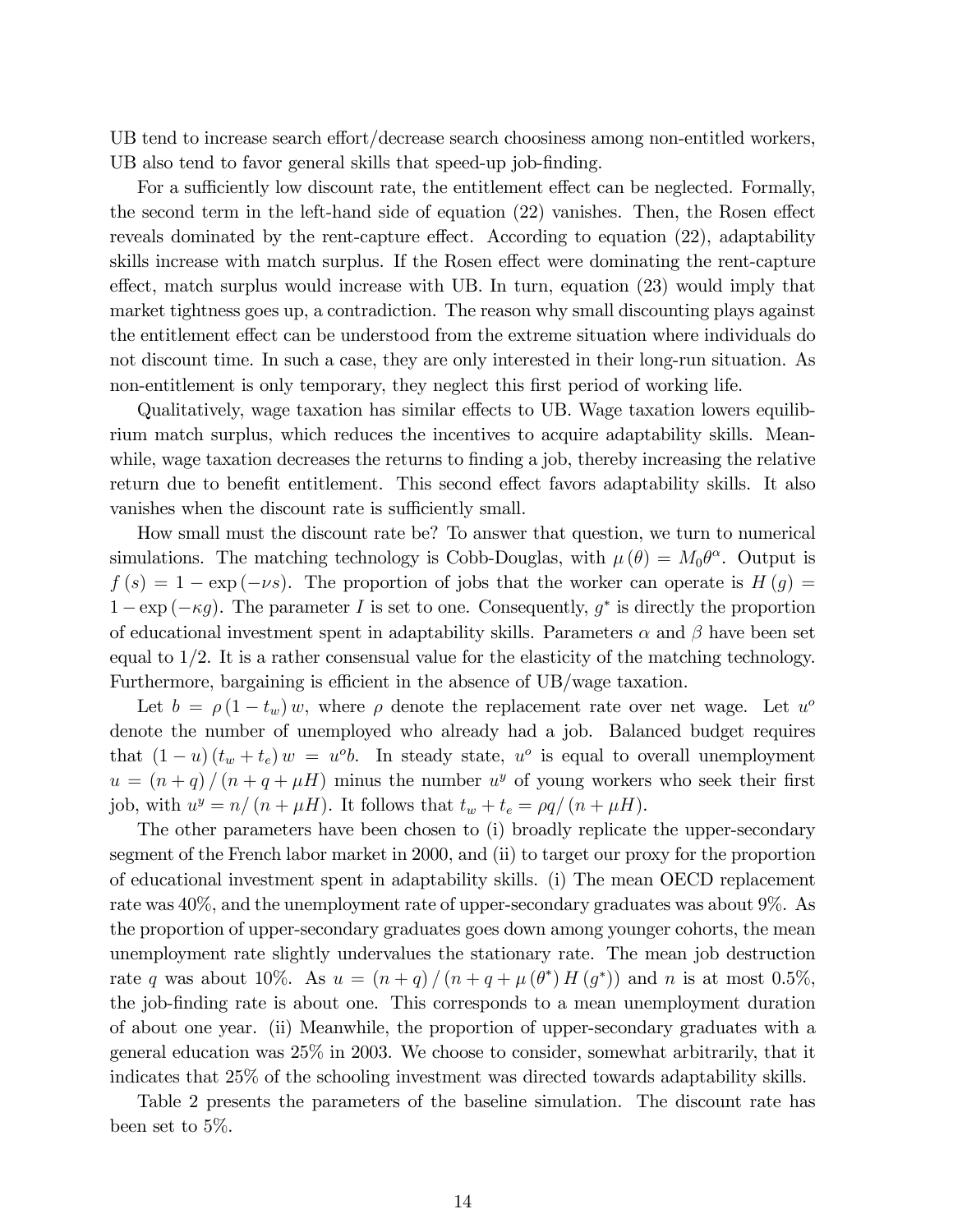| Parameters                          | $\alpha$ |     | $\, n$ |         | $M_0$ |      | -   | . . | υ   | $\sim$ |     |
|-------------------------------------|----------|-----|--------|---------|-------|------|-----|-----|-----|--------|-----|
| Values                              | U.5      | U.5 | 0.005  | $0.1\,$ | 1.0   | 0.15 | 1.0 | 2.0 | 2.0 | 0.05   | 0.4 |
| $\Gamma_{\alpha}$ kko 0. Domanickom |          |     |        |         |       |      |     |     |     |        |     |

|  |  | Table 2: Parameters |  |
|--|--|---------------------|--|

The corresponding stationary values are about  $g^* = 22.8\%$  and  $u = 9.9\%$ . As  $H(g^*) =$ 0:36, an unemployed worker needs to contact three vacancies on average before being hired. To illustrate the results of Proposition 3, we examine the sensitivity of  $g^*$  vis-à-vis changes in  $\rho$  and r. Figure 3 depicts five curves in the  $(\rho, g^*)$  plane. Each curve is associated with a particular value of the discount rate r, from 0 to 20%. When the discount rate is 0, the entitlement effect is nil, and the curve is strictly decreasing. In the other cases, the curve is U-shaped. As the magnitude of the entitlement effect increases with the discount rate, the minimum of the curve decreases with the discount rate. The main message of Figure 3 is that the entitlement effect is dominated for reasonable values of the replacement rate and the discount rate.

[Figure 3: Equilibrium skill divide as a function of UB replacement rate]

## 4.2 Minimum wage

Changes in the minimum wage replicate changes in bargaining power at given educational investment. However, the fact that workers may get paid independently from their skills crucially alter the skill divide. In this sub-section, we introduce worker heterogeneity with respect to schooling level, and emphasize the situation where low-educated workers receive the MW. We show that an increase in the MW implies that low-educated workers direct their investment towards more specialized skills, while high-educated workers acquire more general skills.

There are two types of workers indexed by  $i = 1, 2$ . Type-i workers lie in proportion  $p_i \in (0,1)$ ,  $p_1 = 1 - p_2$ . The schooling level of each type is  $I_i$ , with  $I_1 > I_2$ . The level of educational attainment  $I_2$  that we discuss is the upper-secondary level, while  $I_1$ corresponds to early stages of tertiary education.

The minimum wage  $w_{\text{min}}$  is introduced as follows. Suppose that type-i workers produce more than the minimum wage, i.e.  $f(s_i) \geq w_{\min}$ . Then, their wage is

$$
w_i = \max\left\{\arg\max_{w} \left[W_i - U_i\right]^\beta \left[J_i - V\right]^{1-\beta}, w_{\min}\right\} \tag{24}
$$

The wage is either the bargained wage or the minimum wage. This wage rule results in the following utility profiles:

$$
W_i - U_i = \max\left\{\beta S_i, \frac{w_{\min}}{r + q + \mu H(g_i)}\right\} \tag{25}
$$

$$
J_i - V = \min \left\{ (1 - \beta) S_i, \frac{f(I_i - g_i) + qV - w_{\min}}{r + q} \right\}
$$
 (26)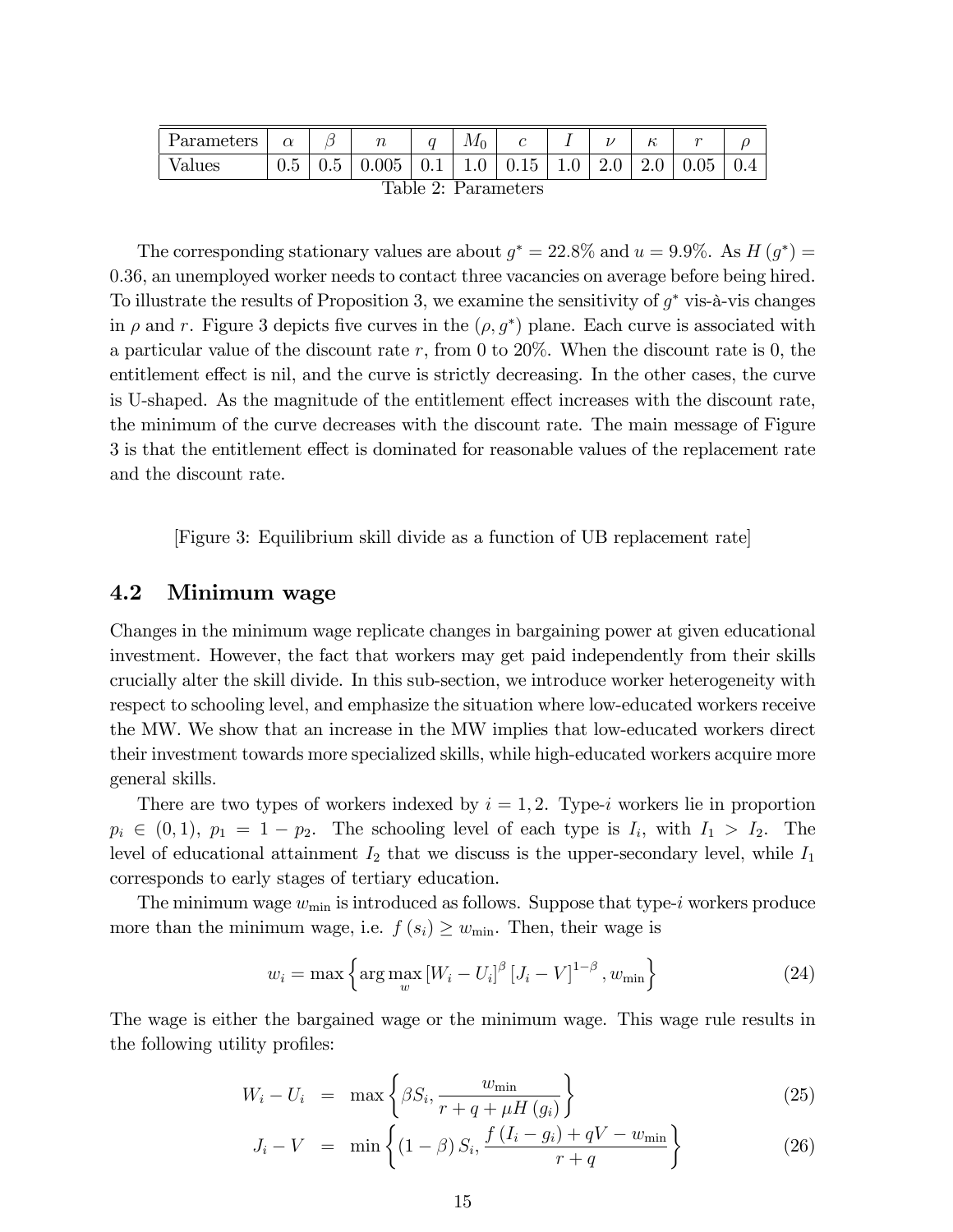where  $S_i = (f(I_i - g_i) - rV) / (r + q + \beta \mu H(g_i))$  is the match surplus.

Individuals set their skills so as to maximize the returns to search. Doing so, they must account for their employability, that is they must produce at least what they will be paid. Thus,

$$
\widehat{g}_i = \arg \max_{g} \left\langle rU_i = \mu H\left(g\right) \max \left\{\beta S_i \left(I_i - g, g\right), \frac{w_{\min}}{r + q + \mu H\left(g\right)}\right\}\right\rangle \tag{27}
$$

subject to the constraint  $f(I_i - g) \geq w_{\min}$ .

Firms create jobs on the basis of their expectations on the distribution of skills among the job-seekers. Assuming free entry,  $V = 0$ , tightness results from

$$
\frac{c\theta}{\mu(\theta)} = \sum_{i} \pi_i \min\left\{ (1-\beta) S_i, \frac{f(I_i - g_i) + qV - w_{\min}}{r+q} \right\}
$$
\n(28)

where the composition of skills is given by

$$
\pi_1 \equiv \pi \equiv 1 - \pi_2 = \frac{p_1 q / (q + \mu H (g_1))}{p_1 q / (q + \mu H (g_1)) + p_2 q / (q + \mu H (g_2))}
$$
(29)

An equilibrium is a tuple  $(g_1^*, g_2^*, \theta^*)$  that satisfies optimal schooling (27) and job creation decisions (28).

We focus on an equilibrium where the MW binds for low-educated workers. Such workers set the skill divide so that  $f(I_2 - g_2^*) = w_{\min}$ . High-educated workers set the skill divide so that

$$
\frac{H'(g_1)}{H(g_1)}S(\theta, I_1 - g_1, g_1) = \frac{f'(I_1 - g_1)}{r + q}
$$
\n(30)

Finally, tightness is given by

$$
\frac{c\theta}{\mu(\theta)} = \pi(\theta, g_1, g_2) (1 - \beta) S(\theta, I_1 - g_1, g_1)
$$
\n(31)

Only matches with high-educated workers allow the firms to capture part of the rents that finance job creation.

#### Proposition 4 MINIMUM WAGE AND THE SKILL DIVIDE

Assume that the MW is binding for low-educated workers. The MW reduces the labor market tightness, i.e.  $d\theta^*/dw_{\min} < 0$ , distorts the skill divide towards specialized skills for the low-educated, i.e.  $dg_2^*/dw_{\min} < 0$ , and towards general skills for the high-educated, i.e.  $dg_1^*/dw_{\min} > 0$ 

Following a MW increase, the less educated workers raise the share of investment devoted to productivity skills. The idea according to which the minimum wage may create incentives to skill acquisition has already been put forward by different studies (see e.g. Cahuc and Michel, 1996, Agell and Lommerud, 1997, Acemoglu and Pischke, 2005). The key prediction of our model relies on the opportunity cost of the increase in specialized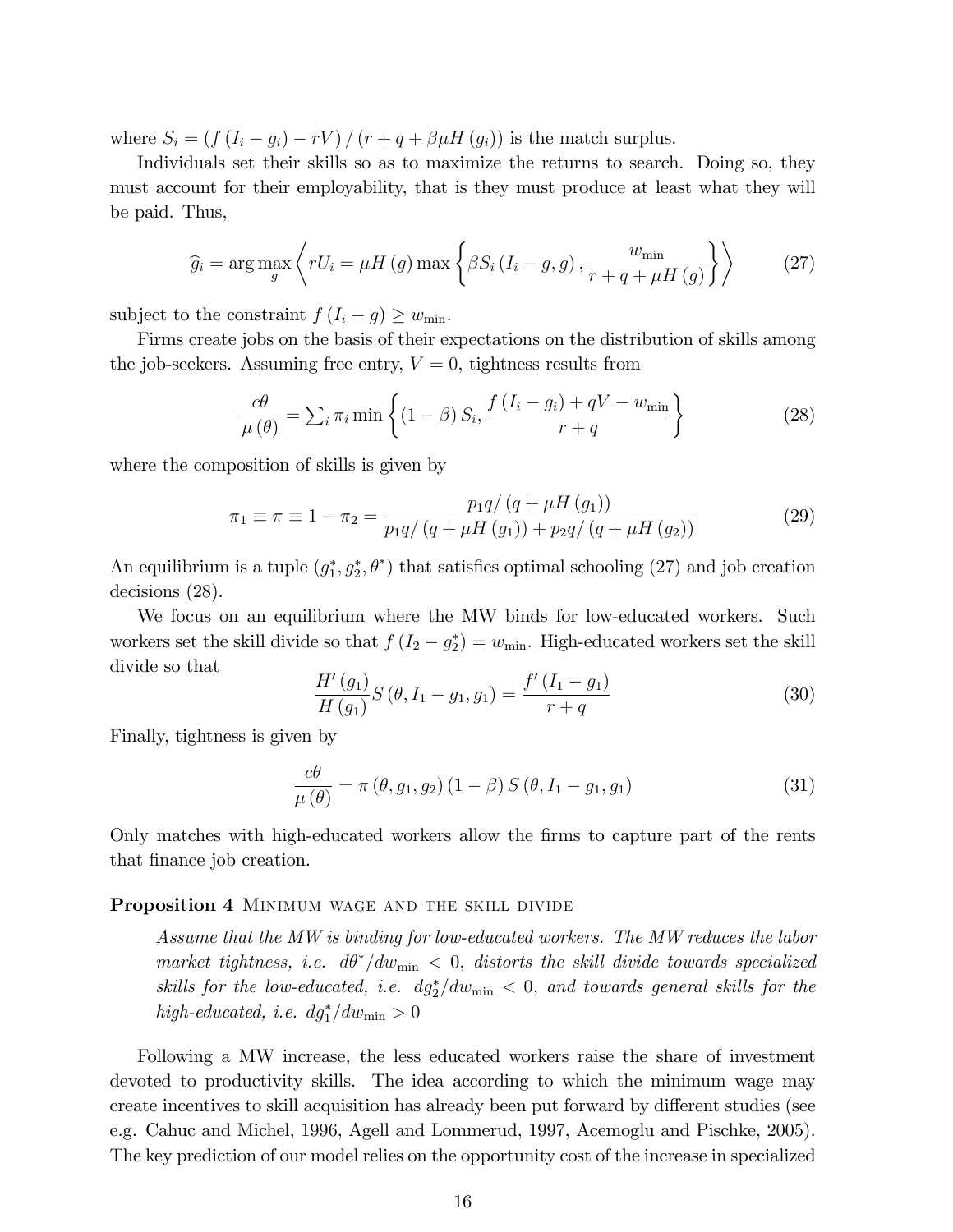skills: workers have to reduce their investment in adaptability skills, which lowers their employment prospects<sup>4</sup>. This effect rationalizes the negative correlation reported in the panel of Figures 2 between the MW and general skill investment at upper-secondary education level.

As  $g_2^*$  goes down, the unemployment rate of low-educated workers increases. The proportion  $\pi$  of high-educated workers among the job-seekers decreases as a result. It follows that tightness  $\theta^*$  decreases with the MW. In turn, the fall in tightness lowers the job offer rate for all, which incites high-educated workers to change the skill allocation. However, unlike the low-educated workers, the high educated increase the proportion of investment spent in general skills rather than in specialized skills.

#### 4.3 Employment protection

Wasmer (2006) argues that employment protection distorts on-the-job skill investments towards specific rather than general skills. In this sub-section, we show that Wasmer's main message also holds at the time of education: Öring costs incite individuals to allocate a larger proportion of their educational investment in specialized skills. Specialized skills become more attractive because match surplus goes down with employment protection, and this is so whether the model accounts for job creation decisions or not.

The modelling aspects of EPL and job destruction closely follows Mortensen and Pissarides (1994) and Wasmer (2006). The productivity of a job depends on specialized skills s and on a firm-specific component  $\varepsilon$  as follows:  $y = f(s) + \varepsilon$ . The firm component is random. It evolves according to a Poisson process with intensity  $\lambda$  and is drawn from a density function  $g(\varepsilon)$  with c.d.f.  $G(\varepsilon)$ . The density has support  $[\varepsilon^-,\varepsilon_0]$  and  $\varepsilon_0$  is also the initial value of  $\varepsilon$  at the time of match formation. Before a new shock arrives, separation takes place at no cost. After the shock, the firm must pay the administrative firing cost T in case of separation. We assume that  $\varepsilon_0 > \lambda T$ .

We distinguish match surplus according to whether the job never experienced any productivity shock  $-S^0(s,g)$  – or a productivity shock already occurred –  $S(s, g, \varepsilon)$ . We define value functions accordingly, i.e. worker's and firm's value functions are denoted by  $W^0(s, g)$ ,  $W(s, g, \varepsilon)$ ,  $J^0(s, g)$  and  $J(s, g, \varepsilon)$ . Match surpluses are defined as follows:

$$
S^{0}(s,g) = W^{0}(s,g) - U(s,g) + J^{0}(s,g) - V
$$
\n(32)

$$
S(s, g, \varepsilon) = W(s, g, \varepsilon) - U(s, g) + J(s, g, \varepsilon) - V + T \tag{33}
$$

Match surplus is still split between the firm and the worker so that  $W^0(s,g) = \beta S^0(s,g)$ and  $W(s, q, \varepsilon) = \beta S(s, q, \varepsilon)$ . This rule has two well-known implications. First, it leads to efficient job separation: job destruction occurs whenever match surplus becomes negative. Let  $\varepsilon^d \equiv \varepsilon^d$   $(s, g)$  denote the reservation productivity such that match surplus is equal to zero, i.e.  $S(s, g, \varepsilon^d) = 0$ . Second,  $S^0(s, g) = S(s, g, \varepsilon_0) - T$ .

<sup>4</sup>Becker (1964) also argues that the minimum wage tends to reduce skill acquisition. His argument relies on the fact that the minimum wage prevents from wage cuts used by firms to finance on-the-job training.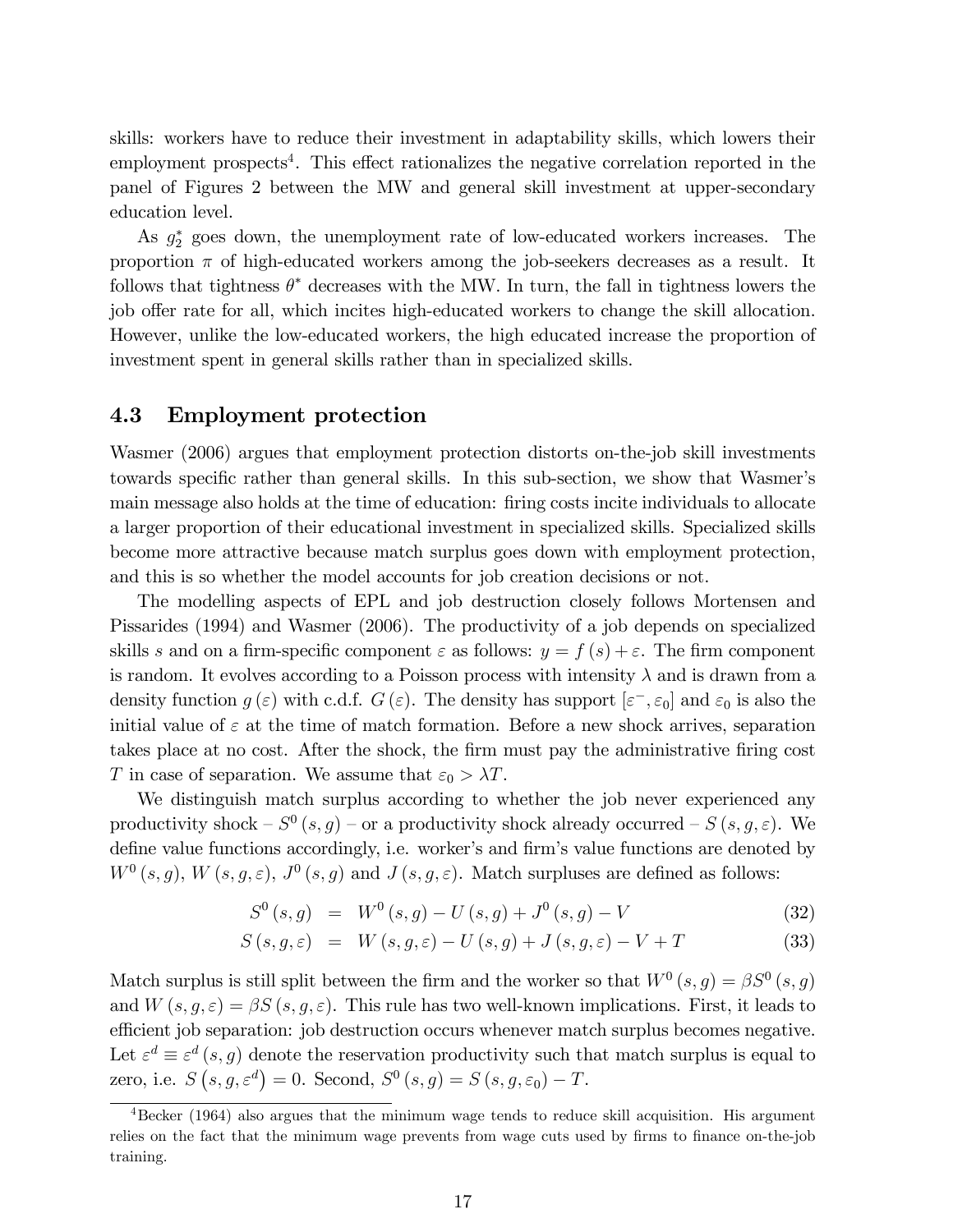After usual computations, and setting  $V$  to zero, we obtain

$$
S^{0}(s,g) = \frac{\varepsilon_{0} - \varepsilon^{d}(s,g) - (r+\lambda)T}{r+\lambda}
$$
\n(34)

$$
\varepsilon^{d}(s,g) = \beta \mu H(g) S^{0}(s,g) - f(s) - rT - \frac{\lambda}{r+\lambda} \int_{\varepsilon^{d}(s,g)}^{\varepsilon_{0}} [1 - G(\widetilde{\varepsilon})] d\widetilde{\varepsilon}
$$
 (35)

Changes in educational mix  $(s, q)$ , tightness  $\theta$  or bargaining power  $\beta$  only transit through changes in  $\varepsilon^d$ . Importantly, initial match surplus decreases with firing costs T.

The optimal divide of schooling investment between adaptability and productivity skills results from

$$
\max_{g} \left\{ rU\left(I-g,g\right) = \beta \mu H\left(g\right) S^{0}\left(I-g,g\right) \right\} \tag{36}
$$

The f.o.c. writes

$$
\frac{H'(g)}{H(g)}S^0(I-g,g)=\frac{f'(I-g)}{r+\lambda G\left(\varepsilon^d\left(I-g,g\right)\right)}
$$
(37)

The left-hand side is the marginal return to adaptability skills, while the right-hand side is the marginal return to productivity skills. An increase in firing costs distorts investments towards more specialized skills. On the one hand, initial match surplus  $S^0$  goes down, which deteriorates the returns to general skills. On the other hand,  $\varepsilon^d$  decreases and jobs last longer, which raises the returns to specialized skills.

To close the model, consider tightness determination

$$
c\frac{\theta}{\mu(\theta)} = (1 - \beta) H(g) S^{0} (\theta, I - g, g)
$$
\n(38)

where the dependence vis-à-vis  $\theta$  has been highlighted.

Equilibrium tightness  $\theta^*$  and general skills  $g^*$  solve equations (34), (35), (37), and (38). The following result summarizes the impact of job protection on the skill divide.

#### Proposition 5 EMPLOYMENT PROTECTION AND THE SKILL DIVIDE

Firing costs lower the labor market tightness, i.e.  $d\theta^*/dT < 0$ , and distort the skill divide towards specialized skills, i.e.  $dq^*/dT < 0$ .

Dismissal costs have two different effects. At given tightness, they lower initial match surplus  $S^0$  and favor specialized skills. However, the decrease in initial match surplus deteriorates job creation and tightness  $\theta^*$  falls as a result – the usual Rosen effect. The fall in tightness lowers the decline in initial match surplus, thereby reducing the direct effect of job protection on schooling investment allocation. The latter effect being a second-order effect (the fall in tightness must occur because initial match surplus goes down), job protection promotes specialized skills. Accounting for endogenous tightness does not alter the reasoning made at given contact rate: Öring costs lowers the relative returns to general skills at the time of educational investment.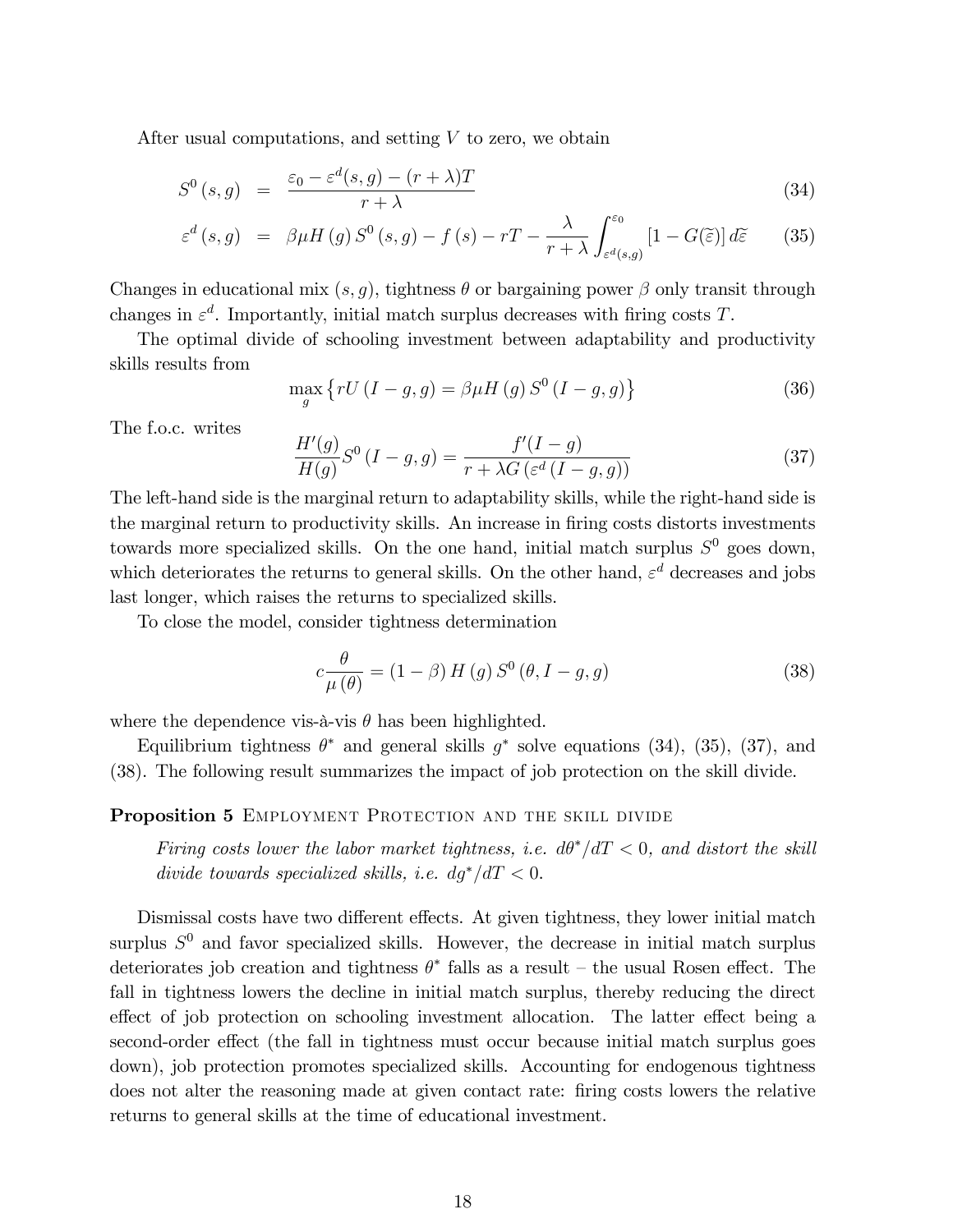# 5 Conclusion

This paper examines the impact of labor market institutions on the divide of schooling investment between general and specialized skills. We offer a matching model of unemployment in which individuals determine the scope and intensity of their skills prior to entering the labor market. We point out two effects. According to the Rosen effect, LMIs increase market frictions, which motivates the acquisition of general skills. According to the rent-capture effect, LMIs lower match surplus, which raises the return to specialized skills. We examine how these effects interact in the case of unemployment compensation, minimum wage and firing costs. We argue that the rent-capture effect is likely to dominate, which is in line with the empirical evidence relating LMIs to the skill divide.

# 6 References

Acemoglu, D.T., 1996. A microfoundation for social increasing returns to human capital accumulation. Quarterly Journal of Economics 61, 779-804

Acemoglu, D., Pischke, J.-S., 2003. Minimum wages and on-the-job training. Research in Labor Economics 22, 159-202

Agell, J., Lommerud, K., 1997. Minimum wages and the incentives for skill formation. Journal of Public Economics 64, 25-40

Booth, A, Chatterji, M, 1998. Unions and efficient training. Economic Journal 108, 328-343

Botero, J.C., Djankov, S., La Porta, R., Lopez-de-Silanes, F., Shleifer, A., 2004. The regulation of labor. Quarterly Journal of Economics, 1339-1382

Burdett, K., Smith, E., 2002. The low skill trap. European Economic Review 46, 1439-1451

Cahuc, P., Michel, Ph., 1996. Minimum wage, unemployment and growth. European Economic Review 40, 1463-1482

Charlot, O., Decreuse, B., 2005. Self-selection in education with matching frictions. Labour Economics 12, 251-267

Charlot, O., Decreuse, B., Granier, P., 2005. Adaptability, productivity, and the returns to schooling in a matching model. European Economic Review 49, 1007-1032

Estevez, M., Iversen, T., Soskice, D., 2001. Social protection and the formation of skills: a reinterpretation of the welfare state. In Peter Hall, and David Soskice, (eds), Varieties of Capitalism: the Institutional Foundations of Comparative Advantage

Fella, G , 2005. Termination restrictions and investment in general training. European Economic Review 49, 1479-99

Gould, E., Moav, O., Weinberg, B., 2001. Precautionary demand for education, inequality and technological progress. Journal of Labor Economics 6, 285-316

Grossman, S., Shapiro, C., 1982. A theory of factor mobility. Journal of Political Economy 90, 1054-1069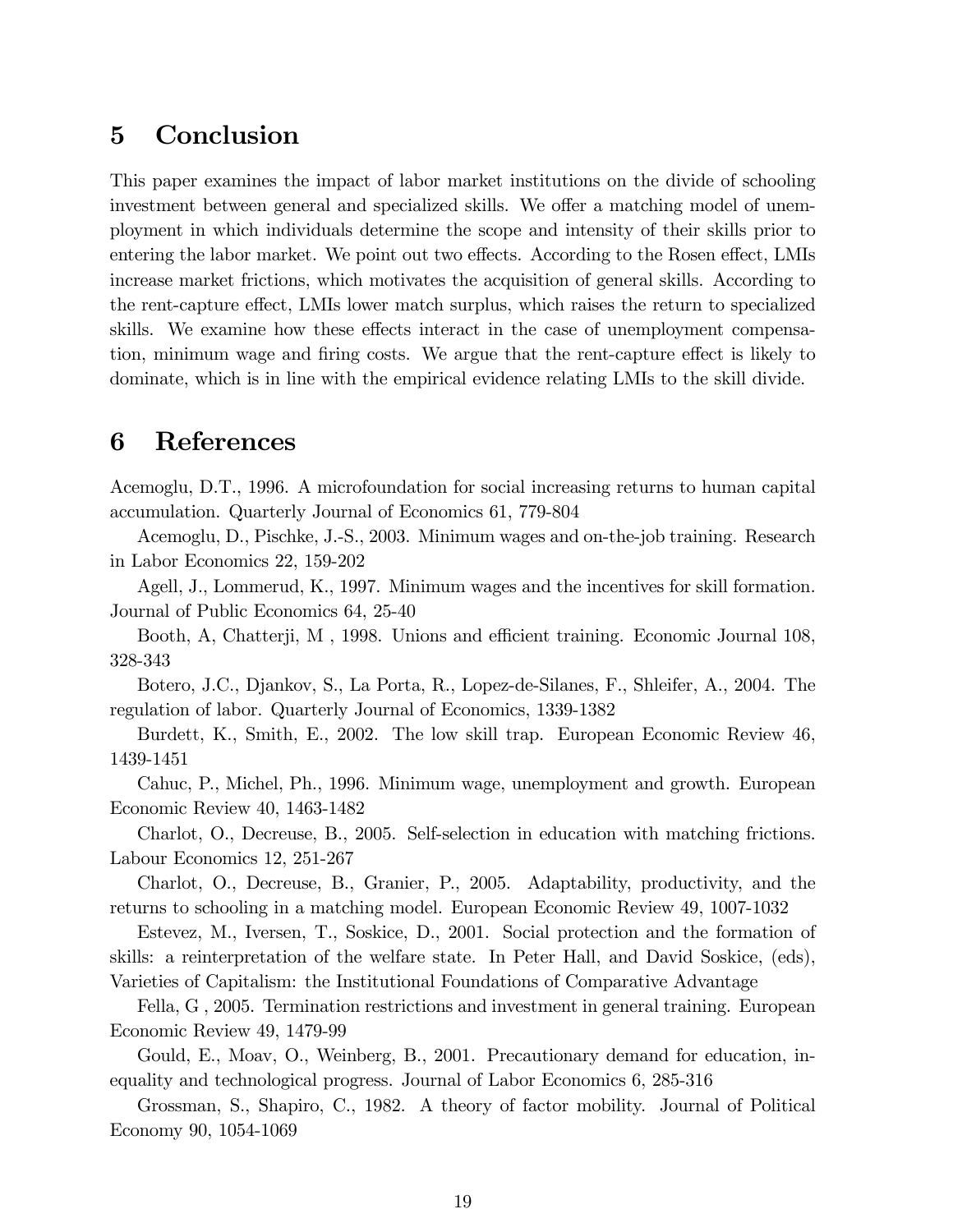Hassler, J., Rodriguez Mora, J.V., Storesletten, K., Zilibotti, F., 2005. A positive theory of geographical mobility and social insurance. International Economic Review 46, 263-303

Hosios, A., 1990. On the efficiency of matching and related models of search and unemployment. Review of Economic Studies 57, 279-298

Krueger, D., Kumar, K., 2004. Skill-specific rather than general education: a reason for US-Europe growth differences? Journal of Economic Growth 9, 167-207

Kiyotaki, N., Wright, R., 1993. A search-theoretic approach to monetary Economics. American Economic Review 83, 63-77

Laing, D., Palivos, T., Wang, P., 1995. Learning, matching and growth. Review of Economic Studies 62, 115-129

Ljungqvist, L., Sargent, T., 1998. The European unemployment dilemma. Journal of Political Economy 106, 514-550

Moen, E.R., 1999. Education, ranking, and competition for jobs. Journal of Labor Economics 17, 694-723

Mortensen, D.T., 1977. Unemployment insurance and job search decisions. Industrial and Labor Relations Review 30, 505-517

Mortensen, D.T., Pissarides, C., 1994. Job creation and destruction in the theory of unemployment. Review of Economic Studies 61, 397-415

Mortensen, D.T., Pissarides, C., 1999. Unemployment responses to skill-biased technology shocks: the role of labour market policy. Economic Journal 109, 242-65

Mukoyama, T , Sahin, A , 2006. Specialization and human capital in search equilibrium. Journal of the European Economic Association 4, 503-512

Nickell, S., 1997. Unemployment and labor market rigidities: Europe vs North America. Journal of Economic Perspectives 11, 55-74

Rosen, S., 1983. Specialization and human capital. Journal of Labor Economics 1, 43-49

Shi, S., 1997. Money and specialization. Economic Theory 10, 99-133

Stevens, M., 1994. A theoretical model of on-the-job training with imperfect competition. Oxford Economic Papers 46, 537-562

Smits, W., 2007. Industry-specific or generic skills? Conflicting interests of firms and workers. Labour Economics 14, 653-663

Wasmer, E., 2006. General versus specific skills in labor markets with search frictions and firing costs. American Economic Review 96, 811-831

# 7 Appendix

In this Appendix, we prove Propositions 1 to 5.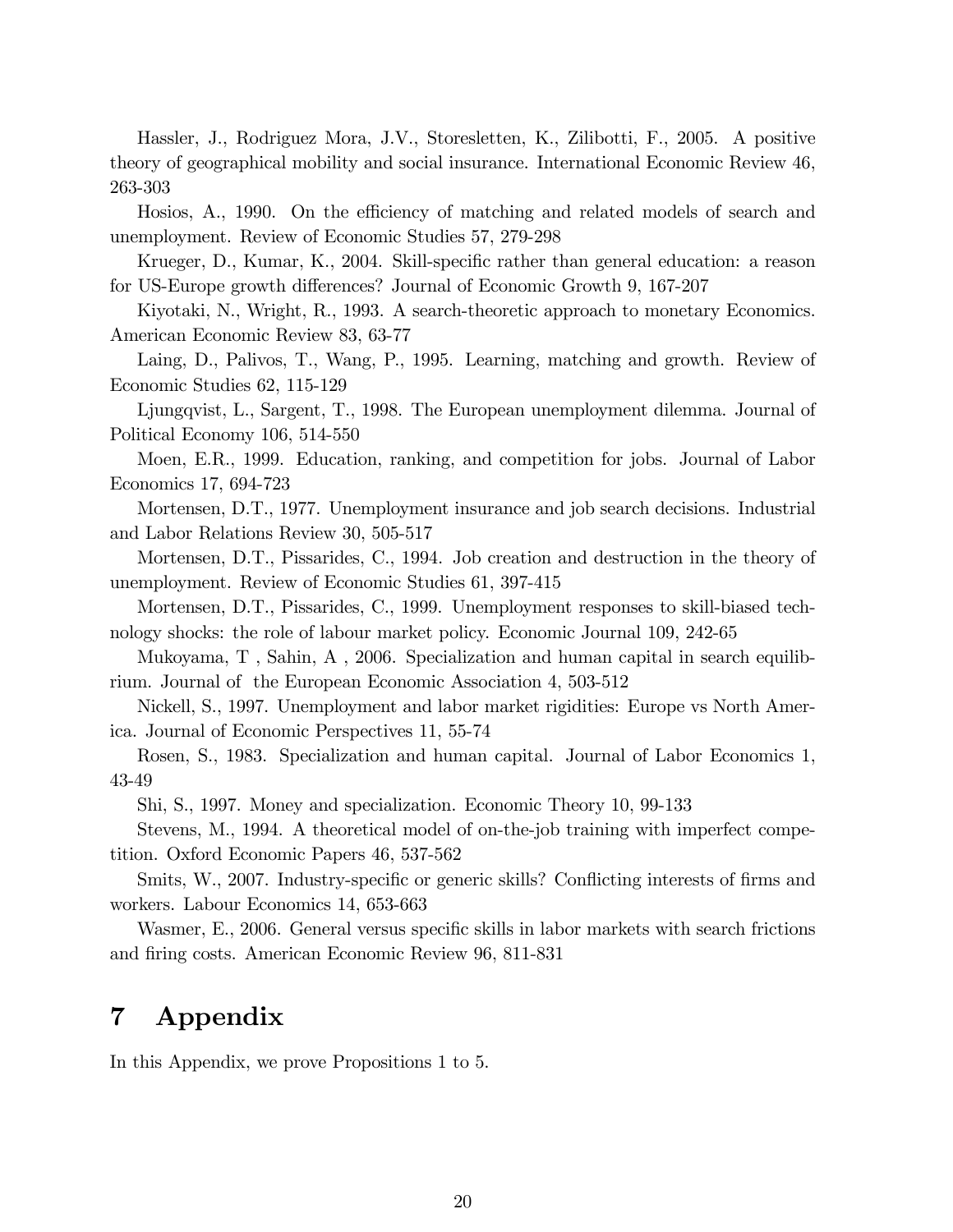## 7.1 Proof of Proposition 1

The assumption that V is sufficiently small guarantees that  $f(I - \hat{g}) > rV$ . The result follows from the implicit function theorem. Indeed,  $d\hat{g}/d\mu^{-1}$  has the sign of  $\partial S/\partial \mu^{-1} > 0$ , and  $d\hat{g}/d\beta$  has the sign of  $\partial S/\partial \beta < 0$ .

### 7.2 Proof of Proposition 2

Part (i). Equation (SD) defines an implicit function  $g = \mathbf{g}(\theta, \beta)$  that is strictly decreasing in both arguments. In addition,  $\lim_{\theta \to 0} \mathbf{g}(\theta, \beta) = g_0 < I$  such that  $H'(g_0)/H(g_0) =$  $f'(I-g_0)/f(I-g_0)$ , and  $\lim_{\theta\to\infty} \mathbf{g}(\theta,\beta)=0$ . Equation (MT) defines an implicit function  $\theta = \theta(g, \beta)$ . It is strictly decreasing in  $\beta$ , while it is non-monotonic in g, increasing at first, reaching a maximum and then decreasing. In addition,  $\lim_{q\to 0} \theta(g, \beta) =$  $\lim_{g\to 0} \theta(g,\beta) = 0$ . Those properties imply that there exists an equilibrium. In any such equilibrium,  $\mathbf{g}_{\theta}(\theta^*, \beta) < 0$ . Moreover,  $\boldsymbol{\theta}_g(g^*, \beta)$  has the sign of  $(\partial/\partial g)$   $[H(g^*) S (\theta^*, I - g^*, g^*, \beta)].$ As  $\mathbf{g}(\theta, \beta)$  results from  $(\partial/\partial g)$  [H  $(g)$  S  $(\theta, I - g, g, \beta)$ ] = 0, we have  $\theta_g(g^*, \beta) = 0$ . It follows that (SD) and (MT) cut once and only once.

Parts *(ii)* and *(iii)*. As  $\partial \theta (g^*, \beta) / \partial g = 0$ , we have

$$
\frac{d\theta^*}{d\beta} = \frac{\partial \theta\left(g^*, \beta\right)}{\partial \beta} < 0 \tag{39}
$$

$$
\frac{dg^*}{d\beta} = \frac{\partial \mathbf{g}(\theta^*, \beta)}{\partial \beta} + \frac{\partial \mathbf{g}(\theta^*, \beta)}{\partial \theta} \frac{d\theta^*}{d\beta} \tag{40}
$$

Therefore,

$$
\frac{dg^*}{d\beta} \stackrel{sign}{=} \frac{\partial S\left(\theta^*, I - g^*, g^*, \beta\right)}{\partial \beta} + \frac{\partial S\left(\theta^*, I - g^*, g^*, \beta\right)}{\partial \theta} \frac{d\theta^*}{d\beta} \tag{41}
$$

The result follows.

### 7.3 Proof of Proposition 3

As r tends to 0, the solving reduces to finding  $(g^*, \theta^*)$  such that

$$
\frac{H'(g)}{H(g)}S(\theta, I-g, g) = \frac{\beta (1 - t_w) + (1 - \beta) (1 + t_e)}{1 + t_e} \frac{f'(I - g)}{r + q}
$$
(42)

$$
\frac{c\theta}{\mu(\theta)} = (1 - \gamma) H(g) S(\theta, I - g, g)
$$
\n(43)

Following the proof of Proposition 2, equations  $(42)$  and  $(43)$  define two loci in the plane  $(q, \theta)$ . The (SD) locus is strictly decreasing, while the (MT) locus is  $\cap$ -shaped. The two loci intersect in the maximum of (MT). This property implies that  $d\theta^*/db$  has the sign of  $\partial S/\partial b < 0$ . Using (42) and (43), one obtains

$$
\frac{H'(g)}{H(g)}\frac{c\theta}{\mu(\theta)(1-\beta)H(g)} = \frac{f'(I-g)}{r+q}
$$
\n(44)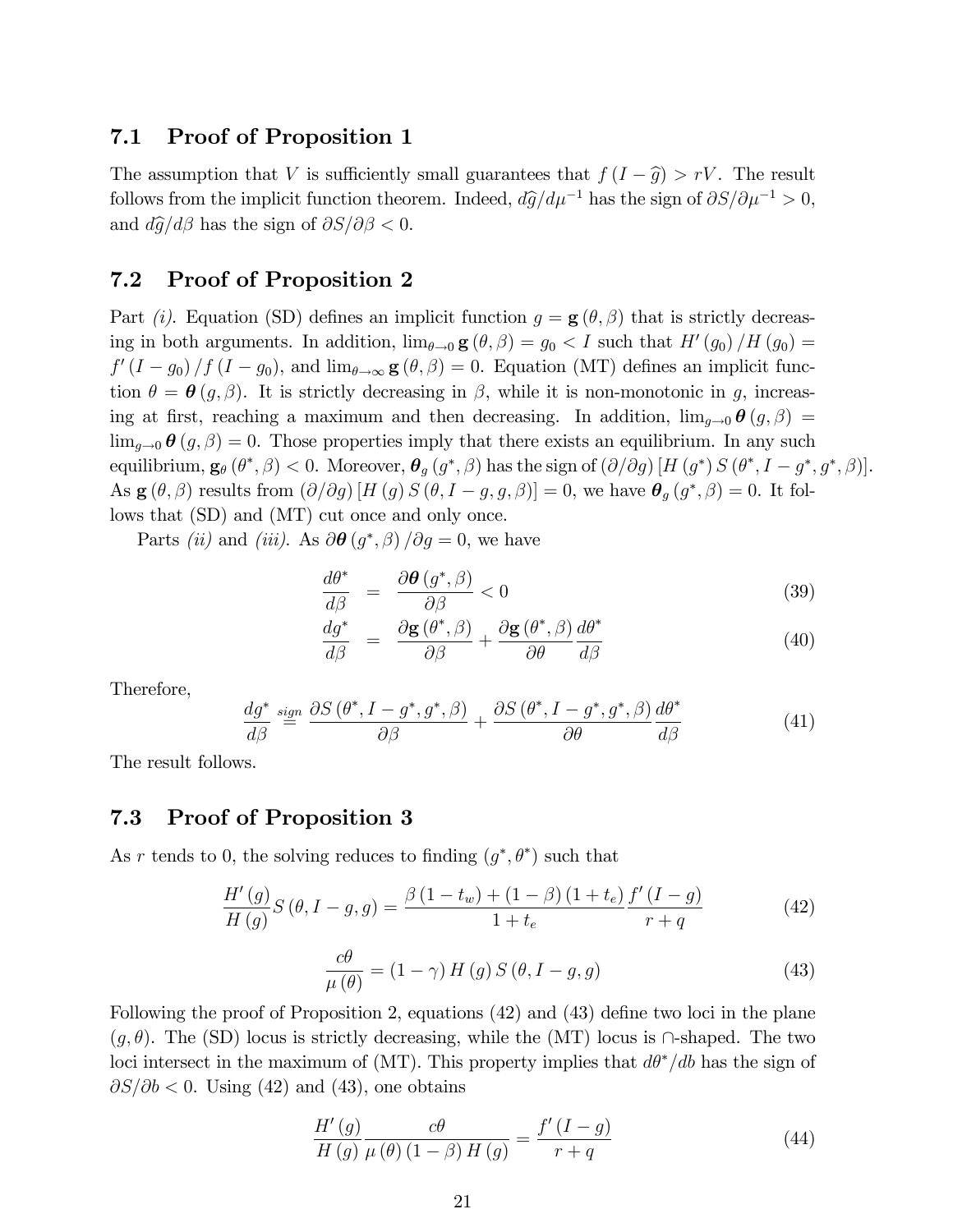In turn, equation (44) implies that  $dg^*/db$  has the sign of  $d\theta^*/db < 0$ .

Similarly,  $d\theta^* / dt_i$ ,  $i = e, w$ , has the sign of  $-\gamma'(t_i) HS + (1 - \gamma) H \partial S / \partial t_i$ . Overall, this term is negative. Then, equation (44) implies that  $dg^*/dt_i < 0$  since  $\theta^*$  goes down with  $t_i$ .

## 7.4 Proof of Proposition 4

An equilibrium is a tuple  $(\theta^*, g_1^*, g_2^*)$  that solves

$$
f(I_2 - g_2) = w_{\min} \tag{45}
$$

$$
\frac{H'(g_1)}{H(g_1)} \frac{f(I - g_1)}{r + q + \beta \mu H(g_1)} = \frac{f'(I - g_1)}{r + q}
$$
\n(46)

$$
c\frac{\theta}{\mu(\theta)} = \pi(\theta, g_1, g_2) (1 - \beta) H(g_1) S(\theta, I_1 - g_1, g_1)
$$
 (47)

Prior to solving, we establish the properties of function  $\pi$ . We have  $\pi(0, g_1, g_2) = \pi_1$  and  $\pi(\infty, g_1, g_2) = \pi_1/(\pi_1 + (1 - \pi_1) H_1/H_2) < \pi_1$ . In addition,  $\pi(\theta, g, g) = \pi_1$ . Computing the partial derivatives, we get

$$
\pi_{\theta} = \frac{\partial \pi}{\partial \theta} = -\frac{\mu' q (H_1 - H_2)}{(q + \mu H_1) (q + \mu H_2)} \pi (1 - \pi) < 0 \tag{48}
$$

$$
\pi_{g_1} = \frac{\partial \pi}{\partial g_1} = -\frac{H'_1}{H_1} \frac{\mu H_1}{q + \mu H_1} \pi (1 - \pi) < 0 \tag{49}
$$

$$
\pi_{g_2} = \frac{\partial \pi}{\partial g_2} = \frac{H'_2}{H_2} \frac{\mu H_2}{q + \mu H_2} \pi (1 - \pi) > 0 \tag{50}
$$

Using equation (45), we obtain  $g_2^* = I_2 - f^{-1}(w_{\min})$ . The solving reduces to finding a pair  $(\theta^*, g_1^*)$  such that (46) and (47) hold. We already know that (46) defines the function  $\mathbf{g}_1(\theta)$ , with  $\mathbf{g}_1(0) = g_0 < I_1$ ,  $\mathbf{g}_1(\infty) = 0$ , and  $\mathbf{g}_1(\theta) > 0$  for all  $\theta \geq 0$ . In addition, (47) defines  $\theta(g_1, g_2)$  such that  $\theta(0, g_2) = 0 = \theta(I_1, g_2)$  and  $\theta(g_1, g_2) > 0$  for all  $g_1 \in (0, I_1)$ . It follows that there exists an equilibrium. We now show that this equilibrium is unique. We compute  $\theta_{g_1}(g_1^*)$  and  $\mathbf{g}'_1(\theta^*)$  and show that  $\theta_{g_1}(g_1^*, g_2^*) < [\mathbf{g}'_1(\theta^*)]^{-1}$ .

Differentiating equation  $(47)$ , it comes

$$
c \frac{\mu - \theta \mu'}{\mu^2} d\theta = [\pi_{\theta} (1 - \beta) H_1 S_1 + \pi (1 - \beta) H_1 S_{1\theta}] d\theta + [\pi_{g_1} (1 - \beta) H_1 S_1 + \pi (1 - \beta) \partial (H_1 S_1) / \partial g_1] dg_1 + \pi_{g_2} (1 - \beta) H_1 S_1 dg_2
$$

Using (47) and  $\alpha = \theta \mu'/\mu$ , we have

$$
\left[\frac{1-\alpha}{\theta} - \frac{\pi_{\theta}}{\pi} - \frac{S_{1\theta}}{S_1}\right]d\theta = \left[\frac{\pi_{g_1}}{\pi} + \frac{\partial \left(H_1 S_1\right)/\partial g_1}{H_1 S_1}\right]dg_1 + \frac{\pi_{g_2}}{\pi}dg_2\tag{51}
$$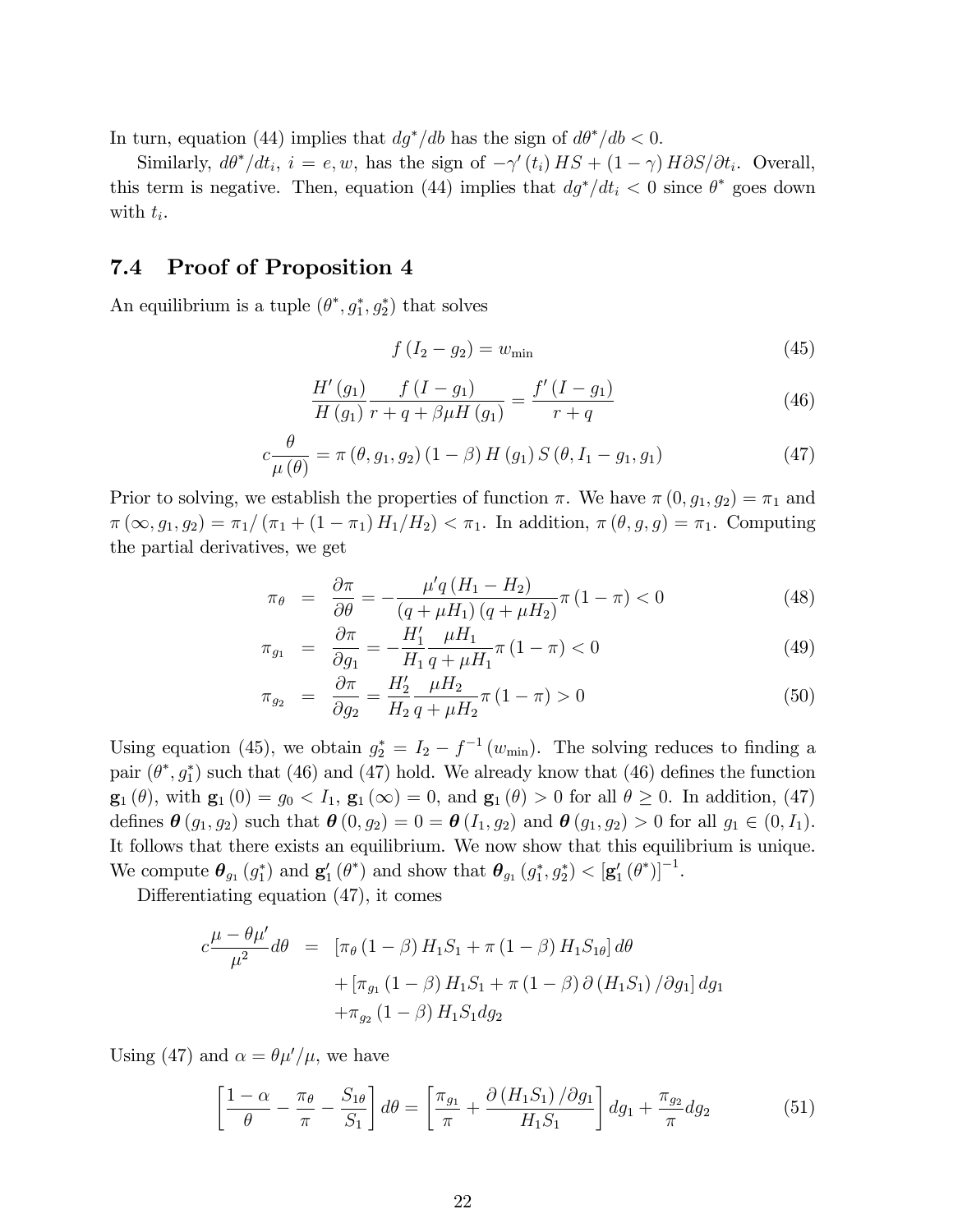In equilibrium,  $\partial (H_1S_1)/\partial g_1 = 0$  and  $dg_2 = 0$ , and we obtain

$$
\boldsymbol{\theta}_{g_1} \left( g_1^*, g_2^* \right) = \frac{\pi_{g_1}/\pi}{\frac{1-\alpha}{\theta} - \frac{\pi_{\theta}}{\pi} - \frac{S_{1\theta}}{S_1}} \tag{52}
$$

Differentiating equation  $(46)$ , we get

$$
[H''S_1 + 2H'S_{1g_1} + HS_{1g_1g_1}] dg_1 = -[H'S_{1\theta} + HS_{1g_1\theta}] d\theta \tag{53}
$$

The next step consists in evaluating the various terms  $S_{1g_1}, S_{1g_1g_1}, S_{1\theta}$ , and  $S_{1g_1\theta}$ . After simple computations<sup>5</sup>, we obtain

$$
S_{1g_1} = -\lambda_H S_1 < 0 \tag{54}
$$

$$
S_{1\theta} = -\frac{\alpha}{\theta} \frac{\beta \mu H_1}{r + q + \beta \mu H_1} S_1 < 0 \tag{55}
$$

$$
S_{1\theta g_1} = \frac{\alpha}{\theta} \lambda_H \left( \frac{\beta \mu H_1}{r + q + \beta \mu H_1} \right)^2 S_1 > 0 \tag{56}
$$

$$
S_{1g_1g_1} = -S_1 \left[ \lambda_f' + \lambda_H' \frac{\beta \mu H_1}{r + q + \beta \mu H_1} \right] - S_1 \lambda_H - S_1 \lambda_H^2 \frac{\beta \mu H_1 (r + q)}{(r + q + \beta \mu H_1)^2} \tag{57}
$$

where  $\lambda_H = H'/H$  and  $\lambda_f = f'/f$ .

Using equations  $(48)$ ,  $(49)$ ,  $(55)$ , and  $(52)$ , we obtain

$$
\theta_{g_1}(g_1^*, g_2^*) = -\frac{\theta \lambda_H \frac{\mu H_1}{q + \mu H_1} (1 - \pi)}{1 - \alpha + \frac{\alpha q \mu (H_1 - H_2)}{(q + \mu H_1)(q + \mu H_2)} (1 - \pi) + \alpha \frac{\beta \mu H_1}{r + q + \beta \mu H_1}} < 0 \tag{58}
$$

Using equations  $(54)$ ,  $(55)$ ,  $(56)$ ,  $(57)$ , and  $(53)$  we get

$$
\mathbf{g}_{\theta}(\theta^{*}) = -\frac{\alpha}{\theta} \frac{\lambda_{H} \frac{\beta_{\mu} H_{1}(r+q)}{(r+q+\beta_{\mu}H_{1})^{2}}}{\lambda_{H}^{2} \left[3 - 2\frac{\beta_{\mu} H_{1}}{r+q+\beta_{\mu}H_{1}}\right] + \lambda_{H} - \frac{H''}{H} \frac{r+q}{r+q+\beta_{\mu}H_{1}} - \frac{f''}{f}} < 0
$$
(59)

Therefore,

$$
\theta_{g_1}(g_1^*, g_2^*) \mathbf{g}_{\theta}(\theta^*) = \frac{\theta \lambda_H \frac{\mu H_1}{q + \mu H_1} (1 - \pi)}{1 - \alpha + \frac{\alpha q \mu (H_1 - H_2)}{(q + \mu H_1)(q + \mu H_2)} (1 - \pi) + \alpha \frac{\beta \mu H_1}{r + q + \beta \mu H_1}} \times \frac{\alpha}{\theta} \frac{\lambda_H \frac{\beta \mu H_1(r + q)}{(r + q + \beta \mu H_1)^2}}{\lambda_H \left[3 - 2 \frac{\beta \mu H_1}{r + q + \beta \mu H_1}\right] + \lambda_H - \frac{H''}{H} \frac{r + q}{r + q + \beta \mu H_1} - \frac{f''}{f}} \times \frac{\lambda_H \frac{\mu H_1}{q + \mu H_1} (1 - \pi)}{\alpha \frac{\beta \mu H_1(r + q)}{r + q + \beta \mu H_1}} \alpha \frac{\lambda_H \frac{\beta \mu H_1(r + q)}{(r + q + \beta \mu H_1)^2}}{\lambda_H^2 \left[3 - 2 \frac{\beta \mu H_1}{r + q + \beta \mu H_1}\right]} \times \frac{\mu H_1}{q + \mu H_1} \frac{r + q}{r + q + \beta \mu H_1} < 1
$$

It follows that the equilibrium is unique.

The marginal impact of the MW on the labor market tightness results from the fact that  $\theta_{g_2}(g_1^*, g_2^*)$  < 0. The marginal impact on  $g_1^*$  is due to  $\mathbf{g}_{\theta}(\theta^*)$  < 0.

<sup>&</sup>lt;sup>5</sup>Remind that the various partial derivatives are evaluated in equilibrium.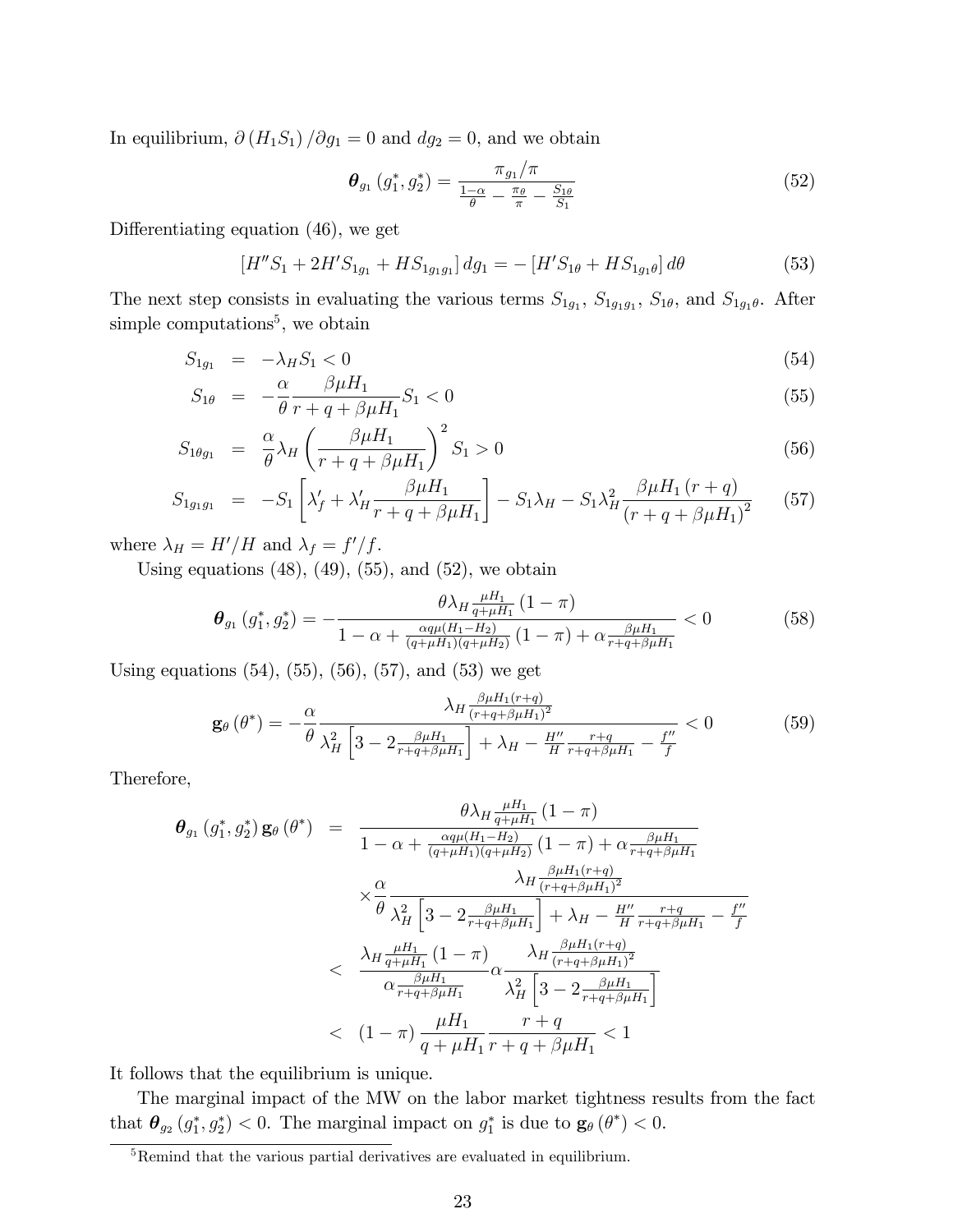# 7.5 Proof of Proposition 5

The equilibrium is a duple  $(\theta^*, g^*)$  satisfying the following conditions:

(i) Initial match surplus and threshold productivity value

$$
S^{0}(\theta, I-g, g, T) = \frac{\varepsilon_{0} - \varepsilon^{d}(\theta, I-g, g, T) - (r + \lambda)T}{r + \lambda}
$$
(60)

$$
\varepsilon^{d}(\theta, I-g, g, T) = \beta \mu(\theta) H(g) S^{0}(\theta, I-g, g, T)
$$
\n(61)

$$
-f(I-g) - rT - \frac{\lambda}{r+\lambda} \int_{\varepsilon^d(\theta, I-g, g, T)}^{\varepsilon_0} [1 - G(\widetilde{\varepsilon})] d\widetilde{\varepsilon}
$$

(ii) Optimal skill divide

$$
\frac{H'(g)}{H(g)}S^0\left(\theta, I-g, g, T\right) = \frac{f'(I-g)}{r + \lambda G\left(\varepsilon^d\left(\theta, I-g, g, T\right)\right)}\tag{62}
$$

(iii) Equilibrium tightness

$$
c\frac{\theta}{\mu(\theta)} = (1 - \beta) H(g) S^{0}(\theta, I - g, g, T)
$$
\n(63)

Equations  $(60)$  and  $(61)$  define initial match surplus and threshold productivity as functions of tightness, general skills, and firing costs. After computations, it comes

$$
\frac{\partial S^{0}(\theta, I-g, g, T)/\partial \theta}{S^{0}(\theta, I-g, g, T)} = -\frac{\alpha(\theta)}{\theta} \frac{\beta \mu(\theta) H(g)}{r + \beta \mu(\theta) H(g) + \lambda G(\varepsilon^{d} (I-g, g))} < 0 \quad (64)
$$

$$
\frac{\partial \varepsilon^{d} (\theta, I - g, g, T) / \partial \theta}{S^{0} (\theta, I - g, g, T)} = -(r + \lambda) \frac{\lambda G (\varepsilon^{d} (I - g, g))}{r + \beta \mu (\theta) H (g) + \lambda G (\varepsilon^{d} (I - g, g))} < 0 \tag{65}
$$

$$
\frac{\partial S^{0}(\theta, I-g, g, T)}{\partial T} = -\frac{\lambda G\left(\varepsilon^{d}\left(I-g, g\right)\right)}{r + \beta \mu(\theta) H\left(g\right) + \lambda G\left(\varepsilon^{d}\left(I-g, g\right)\right)} < 0\tag{66}
$$

$$
\frac{\partial \varepsilon^{d} (\theta, I - g, g, T)}{\partial T} = -(r + \lambda) \frac{r + \beta \mu (\theta) H(g)}{r + \beta \mu (\theta) H(g) + \lambda G (\varepsilon^{d} (I - g, g))} < 0 \tag{67}
$$

Equations (62) and (63) jointly determine the equilibrium pair  $(g^*,\theta^*)$ . As in the proof of Proposition 2, uniqueness derives from the fact that  $g$  maximizes the contact surplus HS. Consider the following functions

$$
\phi_1(g, \theta, T) = \frac{H'(g)}{H(g)} S^0(\theta, I - g, g, T) - \frac{f'(I - g)}{r + \lambda G\left(\varepsilon^d(\theta, I - g, g, T)\right)}
$$
(68)

$$
\phi_2(g,\theta,T) = c \frac{\theta}{\mu(\theta)} - (1-\beta) H(g) S^0(\theta, I-g, g, T) \tag{69}
$$

Let **J** denote the Jacobian matrix of function  $\Phi \equiv (\phi_1, \phi_2)$  evaluated in equilibrium.

$$
\mathbf{J} = \begin{bmatrix} \frac{\partial \phi_1}{\partial g} & \frac{\partial \phi_1}{\partial \theta} \\ \frac{\partial \phi_2}{\partial g} & \frac{\partial \phi_2}{\partial \theta} \end{bmatrix}
$$
(70)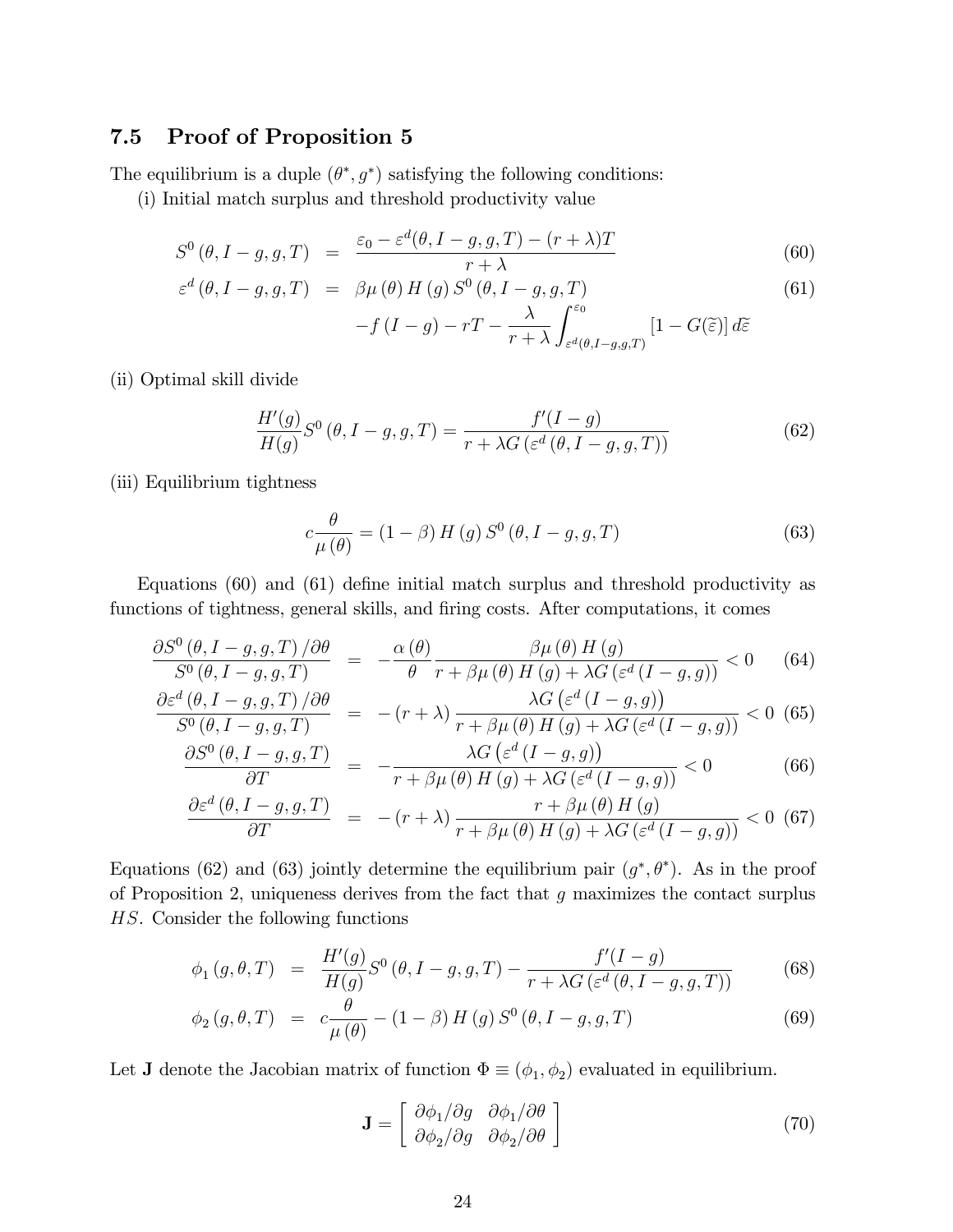where partial derivatives are computed by use of equations (64) and (65). It can be shown that

$$
\partial \phi_1 / \partial g \quad < \quad 0 \tag{71}
$$

$$
\frac{H'}{H}\frac{\partial S^0}{\partial \theta} < \partial \phi_1 / \partial \theta < 0 \tag{72}
$$

$$
\frac{\partial \phi_2}{\partial g} \equiv 0 \tag{73}
$$

$$
\partial \phi_2 / \partial \theta \equiv (1 - \beta) \frac{HS^0}{\theta} \frac{(1 - \alpha)(r + \lambda G) + \beta \mu H}{r + \beta \mu H + \lambda G} > 0 \tag{74}
$$

By the implicit function theorem,

$$
\begin{bmatrix} dg^* / dT \\ d\theta^* / dT \end{bmatrix} = -\mathbf{J}^{-1} \begin{bmatrix} \partial \phi_1 / \partial T \\ \partial \phi_2 / \partial T \end{bmatrix}
$$
 (75)

where

$$
\partial \phi_1 / \partial T \quad < \quad \frac{H'}{H} \frac{\partial S^0}{\partial T} < 0 \tag{76}
$$

$$
\partial \phi_2 / \partial T \equiv -(1 - \beta) H \frac{\partial S^0}{\partial T} > 0 \tag{77}
$$

and

$$
\mathbf{J}^{-1} = \frac{1}{\det \mathbf{J}} \begin{bmatrix} \partial \phi_2 / \partial \theta & -\partial \phi_1 / \partial \theta \\ -\partial \phi_2 / \partial g & \partial \phi_1 / \partial g \end{bmatrix}
$$
(78)

with det  $\mathbf{J} = (\partial \phi_1/\partial g) (\partial \phi_2/\partial \theta) < 0$ . Therefore,

$$
\frac{d\theta^*}{dT} \stackrel{sign}{=} (\partial \phi_1/\partial g) (\partial \phi_2/\partial T) < 0 \tag{79}
$$

Similarly,

$$
\frac{dg^*}{dT} \stackrel{sign}{=} (\partial \phi_2 / \partial \theta) (\partial \phi_1 / \partial T) - (\partial \phi_1 / \partial \theta) (\partial \phi_2 / \partial T) \n< (1 - \beta) \frac{H'}{H} \frac{\partial S^0}{\partial T} \frac{HS^0}{\theta} \frac{(1 - \alpha)(r + \lambda G) + \beta \mu H}{r + \beta \mu H + \lambda G} + (1 - \beta) \frac{H'}{H} \frac{\partial S^0}{\partial T} H \frac{\partial S^0}{\partial \theta} \n= (1 - \beta) H' \frac{\partial S^0}{\partial T} S^0 \frac{1 - \alpha}{\theta} < 0
$$
\n(80)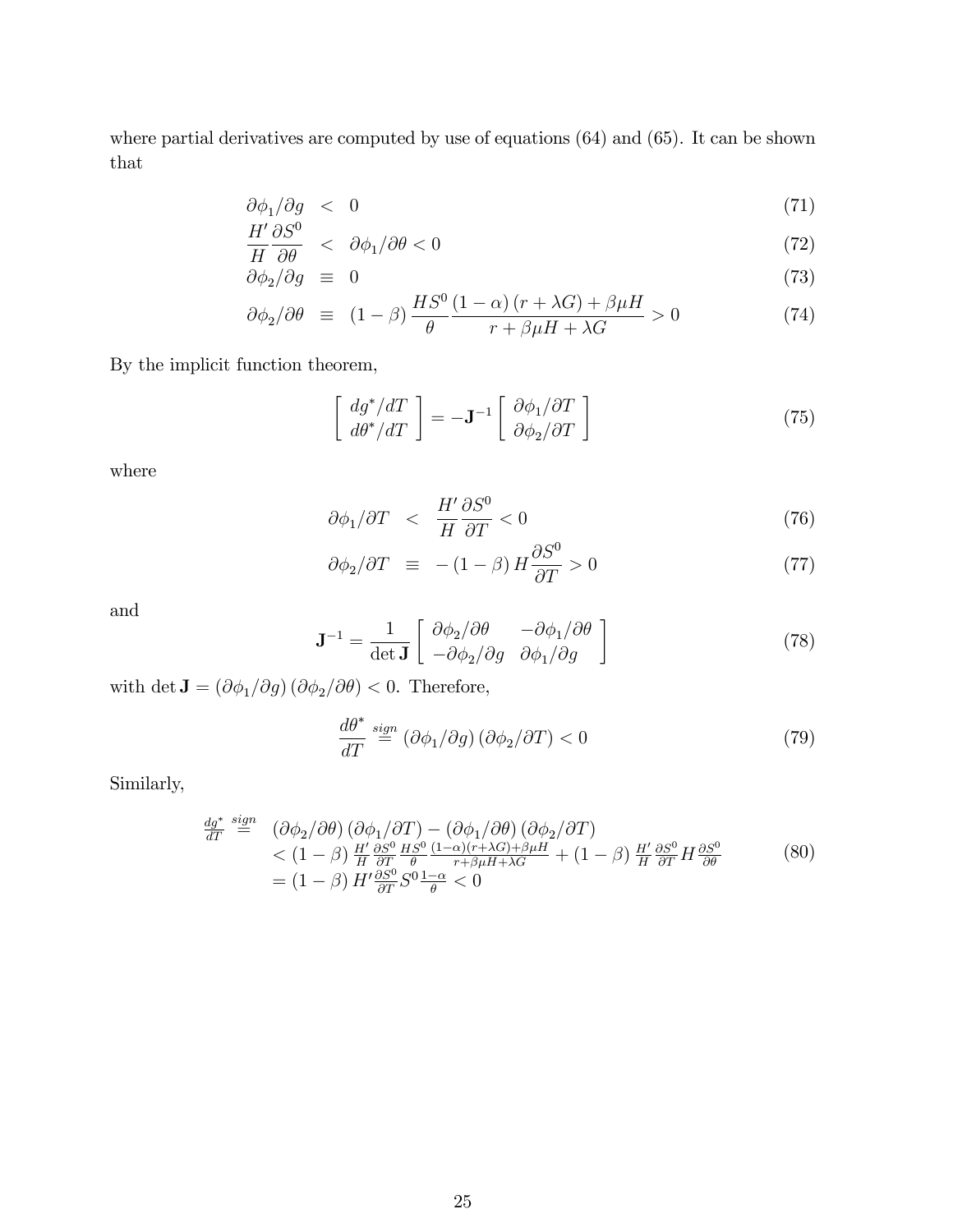# 8 Side calculations  $-$  Not to be published

In this technical Appendix, we provide further details to the discussions in Section 4.

#### 8.1 Unemployment benefits

We proceed in two steps. (i) We derive the equation for the match surplus given in the text. (ii) We provide further details about the numerical simulations.

(i) The wage results from Nash bargaining

$$
\max_{w} \left\{ \beta \ln \left( W - U \right) + (1 - \beta) \ln \left( J - V \right) \right\} \tag{81}
$$

The f.o.c yields

$$
\frac{\beta\left(1-t_w\right)}{W-U} = \frac{\left(1-\beta\right)\left(1+t_e\right)}{J-V} \tag{82}
$$

Using equations  $(15)$  to  $(17)$ , we obtain equations  $(18)$  and  $(19)$  in the text, which we reproduce here for convenience:

$$
W - U = \gamma S \tag{83}
$$

$$
J - V = (1 - \gamma) S \tag{84}
$$

where  $\gamma = \beta (1 - t_w) / [\beta (1 - t_w) + (1 - \beta) (1 + t_e)].$  Then, we use the fact that  $rS =$  $r(W-U) + r(J-V)$ . Together with (15) to (17), we get

$$
(r + q + \gamma \mu H) S = f - (t_w + t_e) w - b - rV
$$
\n(85)

This gives a first equation linking match surplus  $S$  to wage  $w$ . The second equation comes from  $r(W-U) = \gamma rS$ . Using (15) and (16), we obtain

$$
(r + q + \mu H)\gamma S = w(1 - t_w) - b \tag{86}
$$

Solving in  $S$ , we get equation  $(20)$  in the text, which we reproduce here:

$$
S = \frac{\beta (1 - t_w) + (1 - \beta) (1 + t_e)}{1 + t_e} \frac{f - b \frac{1 + t_e}{1 - t_w} - rV}{r + q + \beta \mu H}
$$
(87)

(ii) The equilibrium pair  $(\theta^*, g^*)$  solves

$$
\frac{H'(g)}{H(g)} \frac{f(I-g) - b\frac{1+t_e}{1-t_w}}{r+q+\beta\mu(\theta) H(g)} + \beta^{-1} \frac{H'(g)}{H(g)} \frac{b\frac{1+t_e}{1-t_w}}{r+q} \frac{r[r+q+\beta\mu(\theta) H(g)]}{[r+\mu(\theta) H(g)]^2} = \frac{f'(I-g)}{r+q} \quad (88)
$$

$$
\frac{c\theta}{\mu(\theta)} = (1 - \gamma) H(g) S(\theta, I - g, g)
$$
\n(89)

$$
= (1 - \beta) H(g) \frac{f(I - g) - b \frac{1 + t_e}{1 - t_w}}{r + q + \beta \mu(\theta) H(g)}
$$
(90)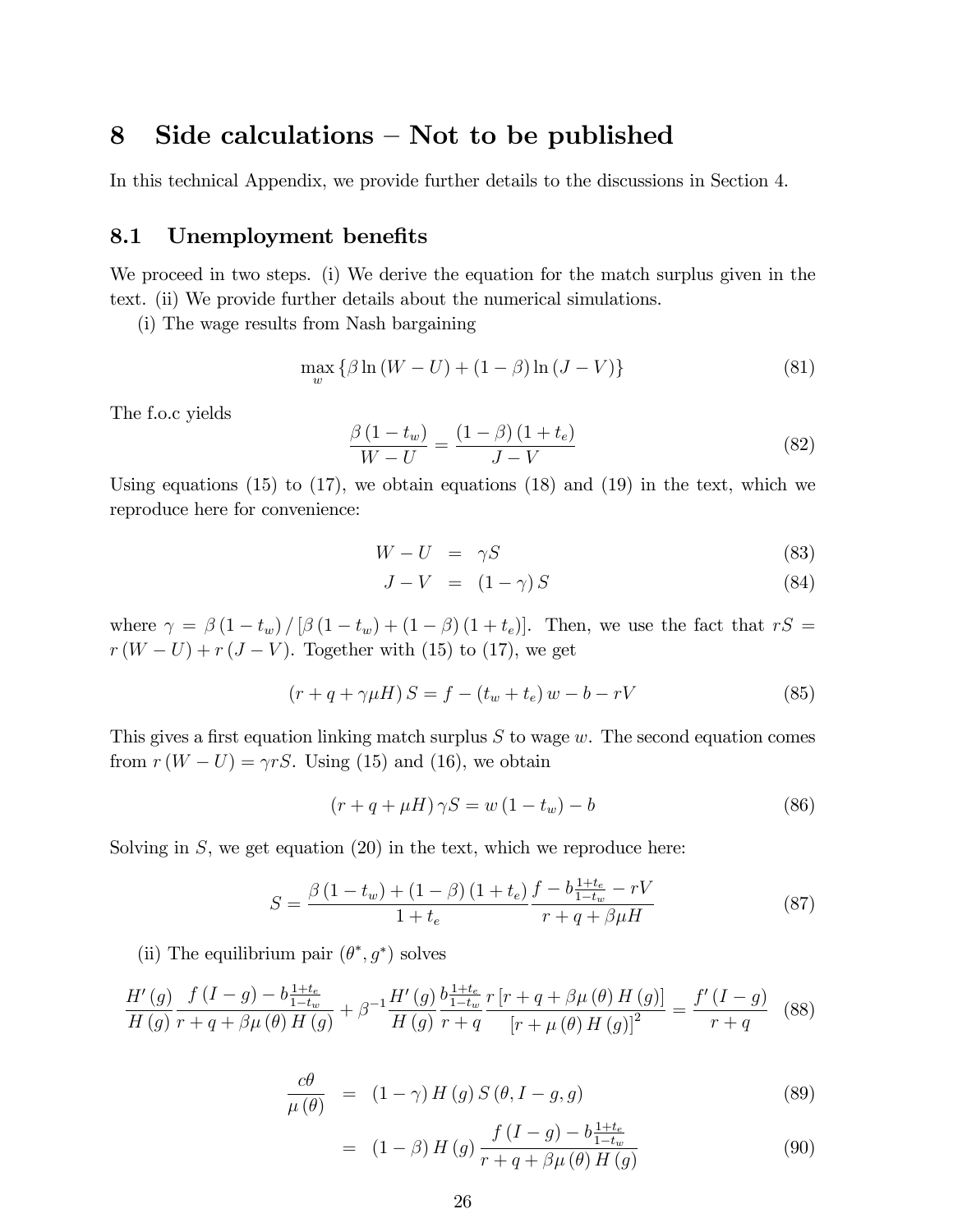UB respond to  $b = \rho w (1 - t_w)$ . Using the wage equation (86) and the match surplus equation (87), we obtain

$$
w(1 - t_w) = \frac{\beta (r + q + \mu H)}{(r + q) (1 - (1 - \beta)\rho) + \beta \mu H} \frac{1 - t_w}{1 + t_e} f
$$
(91)

Replacing b by  $\rho w (1 - t_w)$  in equations (88) and (90), we get

$$
\frac{H'(g)}{H(g)} \frac{(1-\rho) f (I-g)}{(r+q) B + \beta \mu H}
$$
\n
$$
+ \frac{H'(g)}{H(g)} \frac{r+q+\mu H}{(r+q) B + \beta \mu H} \frac{\rho f}{r+q} \frac{r[r+q+\beta \mu(\theta) H(g)]}{[r+\mu(\theta) H(g)]^2}
$$
\n
$$
- \frac{f'(I-g)}{r+q}
$$
\n
$$
= 0
$$
\n
$$
\frac{c\theta}{\mu(\theta)} = (1-\beta) H(g) \frac{(1-\rho) f (I-g)}{(r+q) B + \beta \mu H}
$$
\n(93)

with  $B = 1 - (1 - \beta) \rho$ .

With  $\mu(\theta) = M_0 \theta^{1/2}$ , equation (90) is equivalent to

$$
\beta H c\theta + \frac{c}{M_0} (r+q) B\theta^{1/2} - (1-\beta) H (1-\rho) f = 0
$$
\n(94)

This equation can be solved in  $\theta$ . This gives

$$
\mu(\theta(g)) = \frac{- (r+q)B + \left[ (r+q)^2 B^2 + 4\beta (1-\beta) (1-\rho) M_0^2 H f/c \right]^{1/2}}{2\beta H} \tag{95}
$$

The solving simplifies to finding  $g^*$  such that

$$
\phi(g) = \lambda_H(g) (1 - \rho) \tag{96}
$$
\n
$$
+ \frac{r}{\left(1 - \rho\right)} \frac{(r + q + \mu(\theta(g))) (r + q + \beta \mu(\theta(g)))}{(q \sigma)^2} \tag{97}
$$

$$
\begin{aligned}\n\begin{aligned}\n\mathbf{r} + q & \left[ \mathbf{r} + \mu \left( \theta \left( g \right) \right) H \left( g \right) \right]^2 \\
& - \frac{\left( \mathbf{r} + q \right) B + \beta \mu \left( \theta \left( g \right) \right) H \left( g \right)}{\mathbf{r} + q} \lambda_f \left( I - g \right)\n\end{aligned}\n\end{aligned}\n\tag{51}
$$

with  $\lambda_H(g) = H'(g) / H(g)$  and  $\lambda_f(s) = f'(s) / f(s)$ . The functions indicated in the text are such that  $H(g) = 1 - \exp(-\kappa g)$  and  $f(s) = 1 - \exp(-\nu s)$ . This implies that

$$
\lambda_H(g) = \frac{\kappa \exp(-\kappa g)}{1 - \exp(-\kappa g)} \tag{98}
$$

$$
\lambda_y(I - g) = \frac{\nu \exp(-\nu(I - g))}{1 - \exp(-\nu(I - g))}
$$
\n(99)

We use Matlab to find the numerical solution of (96) as a function of  $\rho$  for various values of r.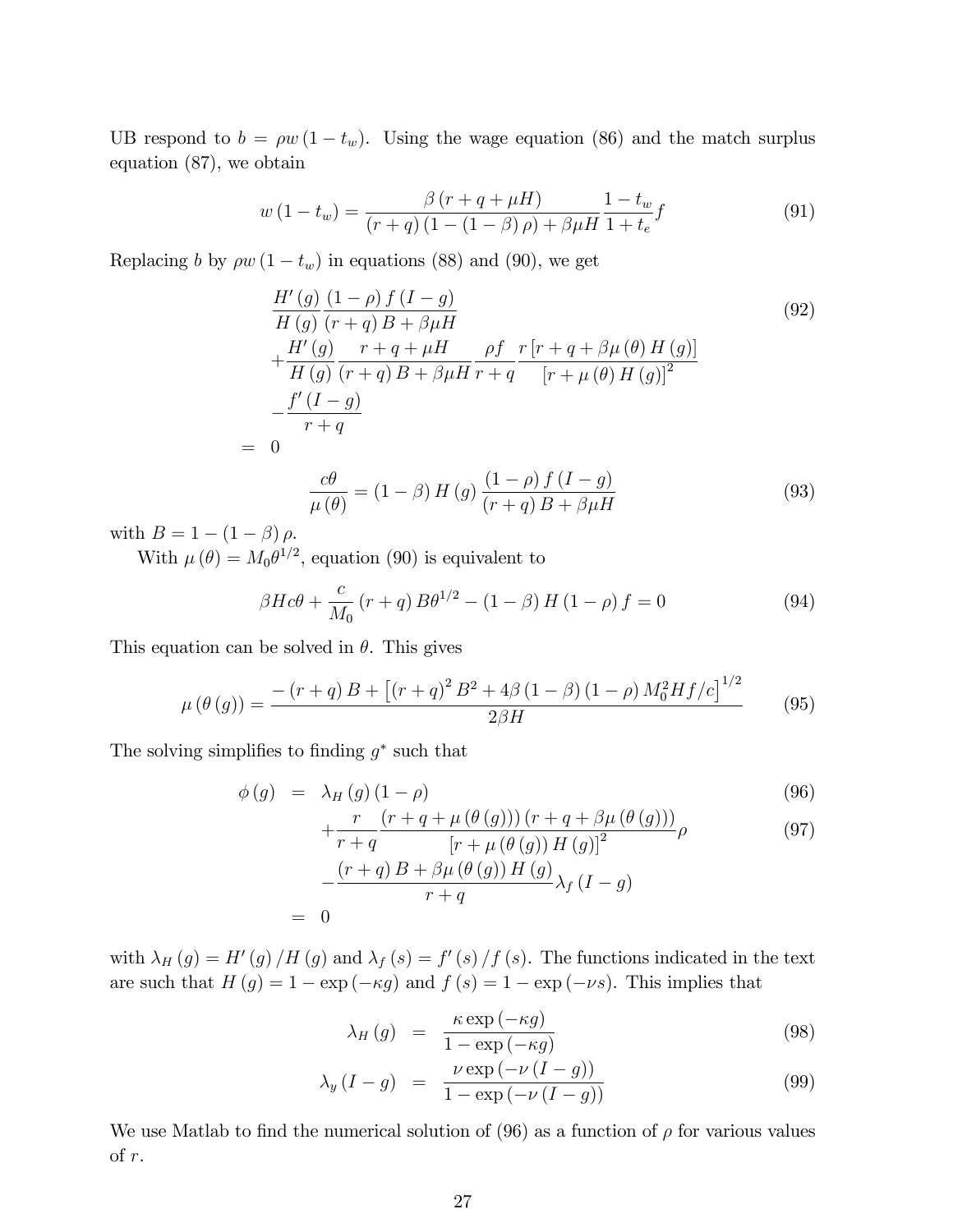### 8.2 Minimum wage

An equilibrium is a tuple  $(g_1^*, g_2^*, \theta^*)$  that satisfies

$$
\widehat{g}_i = \arg \max_{g} \left\langle rU_i = \mu H\left(g_i\right) \max \left\{\beta S_i \left(I_i - g, g\right), \frac{w_{\min}}{r + q + \mu H\left(g\right)}\right\}\right\rangle \tag{100}
$$

subject to the constraint  $f(I_i - g) \geq w_{\min}$ .

$$
\frac{c\theta}{\mu(\theta)} = \sum_{i} \pi_i \min \left\{ (1-\beta) S_i, \frac{f(I_i - g_i) + qV - w_{\min}}{r+q} \right\}
$$
(101)

$$
\pi_1 \equiv \pi \equiv 1 - \pi_2 = \frac{p_1 q / (q + \mu H (g_1))}{p_1 q / (q + \mu H (g_1)) + p_2 q / (q + \mu H (g_2))}
$$
(102)

There can be three types of equilibrium. Either (i) the MW does not bind, or (ii) it only binds for the less educated, or (iii) it binds for both groups of workers. In the text, we only focus on the case where the MW only binds for the less educated. We now briefly discuss the two other cases.

(i) When the MW does not bind, the equilibrium solves

$$
\frac{H'(g_i)}{H(g_i)}S(\theta, I_i - g_i, g_i) = \frac{f'(I_i - g_i)}{r + q}
$$
\n(103)

$$
\frac{c\theta}{\mu(\theta)} = \sum_{i} \pi_i \min(1-\beta) S_i \tag{104}
$$

$$
\pi_1 \equiv \pi \equiv 1 - \pi_2 = \frac{p_1 q / (q + \mu H (g_1))}{p_1 q / (q + \mu H (g_1)) + p_2 q / (q + \mu H (g_2))}
$$
(105)

We denote by  $\theta_{nb}$ ,  $g_{1nb}$ , and  $g_{2nb}$  the equilibrium variables – nb stands for non-binding. As  $I_1 > I_2$ , we have  $s_{1nb} > s_{2nb}$  and  $g_{1nb} > g_{2nb}$ . The high-educated are both more productive and more adaptable than the less educated. The non-binding equilibrium prevails iff

$$
w_{\min} < \beta \left[ r + q + \mu \left( \theta_{nb} \right) H \left( g_{2nb} \right) \right] S \left( \theta_{nb}, I_2 - g_{2nb}, g_{2nb} \right) \tag{106}
$$

(ii) When the MW only binds for the less educated, the equilibrium solves

$$
f(I_2 - g_2) = w_{\min} \tag{107}
$$

$$
\frac{H'(g_1)}{H(g_1)}S(\theta, I_1 - g_1, g_1) = \frac{f'(I_1 - g_{1i})}{r + q}
$$
\n(108)

$$
\frac{c\theta}{\mu(\theta)} = \pi(\theta, g_1, g_2) (1 - \beta) S(\theta, I_1 - g_1, g_1)
$$
\n(109)

We denote by  $\theta_{pb}$ ,  $g_{1nb}$ , and  $g_{2nb}$  the equilibrium variables – pb stands for partially-binding. This equilibrium prevails if and only if

$$
\beta \left[ r + q + \mu \left( \theta_{nb} \right) H \left( g_{2nb} \right) \right] S \left( \theta_{nb}, I_2 - g_{2nb}, g_{2nb} \right) < w_{\min} < \beta \left[ r + q + \mu \left( \theta_{pb} \right) H \left( g_{1pb} \right) \right] S \left( \theta_{pb}, I_1 - g_{1pb}, g_{1pb} \right) \tag{110}
$$

This condition requires that  $I_1$  is sufficiently larger than  $I_2$ .

(iii) When the MW binds for both groups,  $f(I_1 - g_1) = w_{\text{min}} = f(I_2 - g_2)$ . It follows that match surplus is nil, and market tightness is zero as well.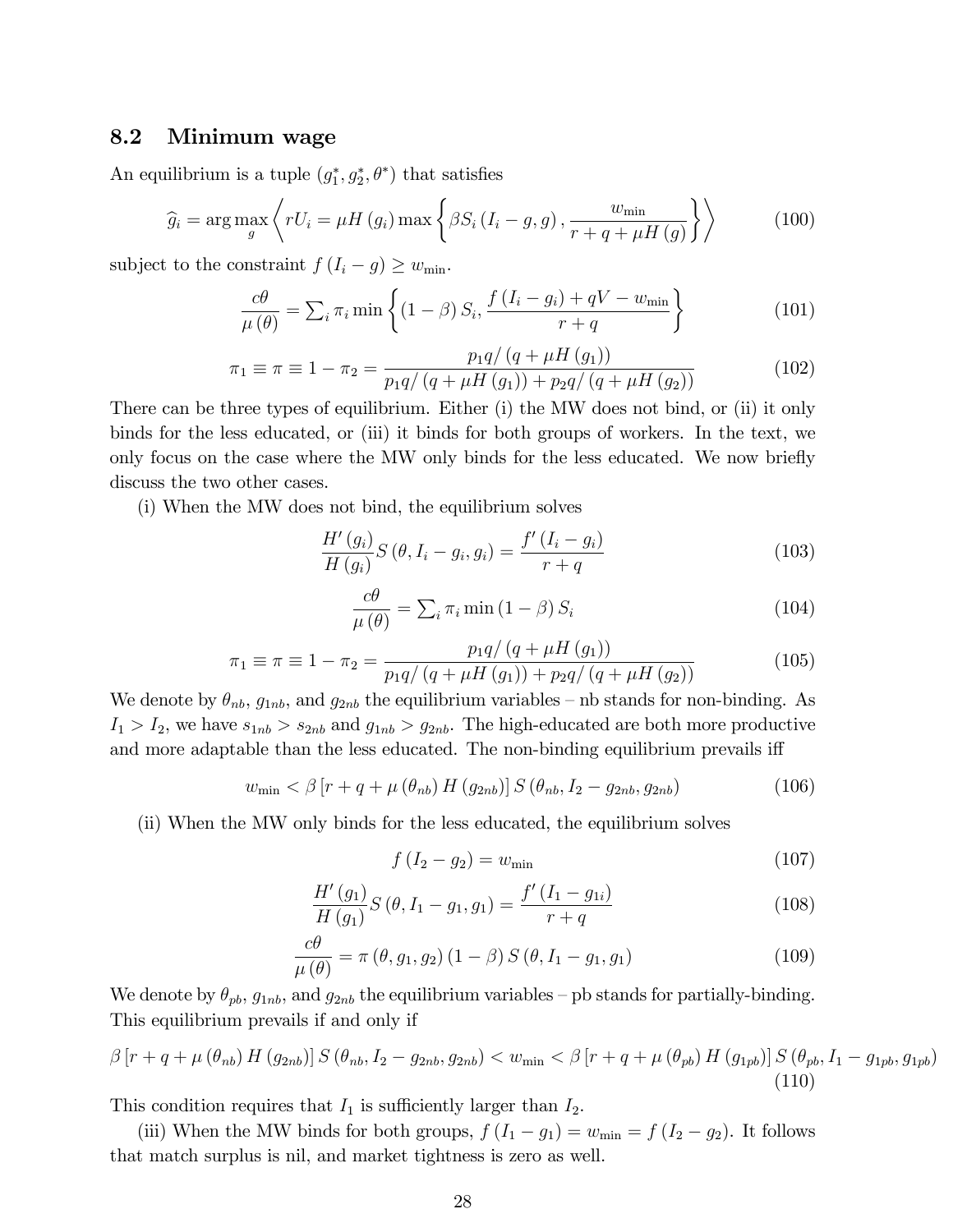### 8.3 Employment protection

We derive the various equations given in the text.

Workers' value functions are

$$
rW(s, g, \varepsilon) = w(s, g, \varepsilon)
$$
\n
$$
+ \lambda \left[ \int_{\varepsilon^{d}(s, g)}^{\varepsilon_0} W(s, g, \tilde{\varepsilon}) dG(\tilde{\varepsilon}) + G(\varepsilon^{d}(s, g)) U(s) - W(s, g, \varepsilon) \right]
$$
\n
$$
rW^{0}(s, g) = w^{0}(s, g)
$$
\n
$$
+ \lambda \left[ \int_{\varepsilon^{d}(s, g)}^{\varepsilon_0} W(s, g, \tilde{\varepsilon}) dG(\tilde{\varepsilon}) + G(\varepsilon^{d}(s, g)) U(s) - W^{0}(s, g, \varepsilon) \right]
$$
\n
$$
rU(s, g) = \mu H(g) \left[ W^{0}(s, g) - U(s, g) \right]
$$
\n(113)

Firms' value functions are

$$
rJ(s, g, \varepsilon) = f(s) + \varepsilon - w(s, g, \varepsilon)
$$
\n
$$
+ \lambda \left[ \int_{\varepsilon^{d}(s,g)}^{\varepsilon^{0}} J(s, g, \widetilde{\varepsilon}) dG(\widetilde{\varepsilon}) - (T - V) G\left(\varepsilon^{d}(s,g)\right) - J(s, g, \varepsilon) \right]
$$
\n
$$
rJ^{0}(s, g) = f(s) + \varepsilon - w^{0}(s, g, \varepsilon)
$$
\n(115)

$$
J^{0}(s,g) = f(s) + \varepsilon - w^{0}(s,g,\varepsilon)
$$
  
+  $\lambda \left[ \int_{\varepsilon^{d}(s,g)}^{\varepsilon^{0}} J(s,g,\widetilde{\varepsilon}) dG(\widetilde{\varepsilon}) - (T-V) G(\varepsilon^{d}(s,g)) - J^{0}(s,g) \right]$  (115)

Match surpluses are given in the text. We reproduce them here:

$$
S^{0}(s,g) = W^{0}(s,g) - U(s,g) + J^{0}(s,g) - V
$$
\n(116)

$$
S(s, g, \varepsilon) = W(s, g, \varepsilon) - U(s, g) + J(s, g, \varepsilon) - V + T \qquad (117)
$$

Nash bargaining implies that

$$
W^{0}(s,g) = \beta S^{0}(s,g) \qquad (118)
$$

$$
W(s, g, \varepsilon) = \beta S(s, g, \varepsilon) \tag{119}
$$

Finally, the productivity threshold derives from

$$
S\left(s,g,\varepsilon^d\right) = 0\tag{120}
$$

Mixing the different conditions leads to the following equation for match surplus

$$
(r + \lambda) S(s, g, \varepsilon) = f(s) + \varepsilon - r \left[ U(s, g) - T \right] + \frac{\lambda}{r + \lambda} \int_{\varepsilon^d(s, g)}^{\varepsilon^0} \left[ 1 - G(\tilde{\varepsilon}) \right] d\tilde{\varepsilon}
$$
 (121)

Using (i)  $S^0(s, g) = S(s, g, \varepsilon_0) - T$ , (ii) equations (113), (118) and (119), we finally obtain the equations given in the text, that is

$$
S^{0}(s,g) = \frac{\varepsilon_{0} - \varepsilon^{d}(s,g) - (r+\lambda)T}{r+\lambda}
$$
\n(122)

$$
\varepsilon^{d}(s,g) = \beta \mu H(g) S^{0}(s,g) - f(s) - rT - \frac{\lambda}{r+\lambda} \int_{\varepsilon^{d}(s,g)}^{\varepsilon_{0}} \left[1 - G(\widetilde{\varepsilon})\right] d\widetilde{\varepsilon}
$$
 (123)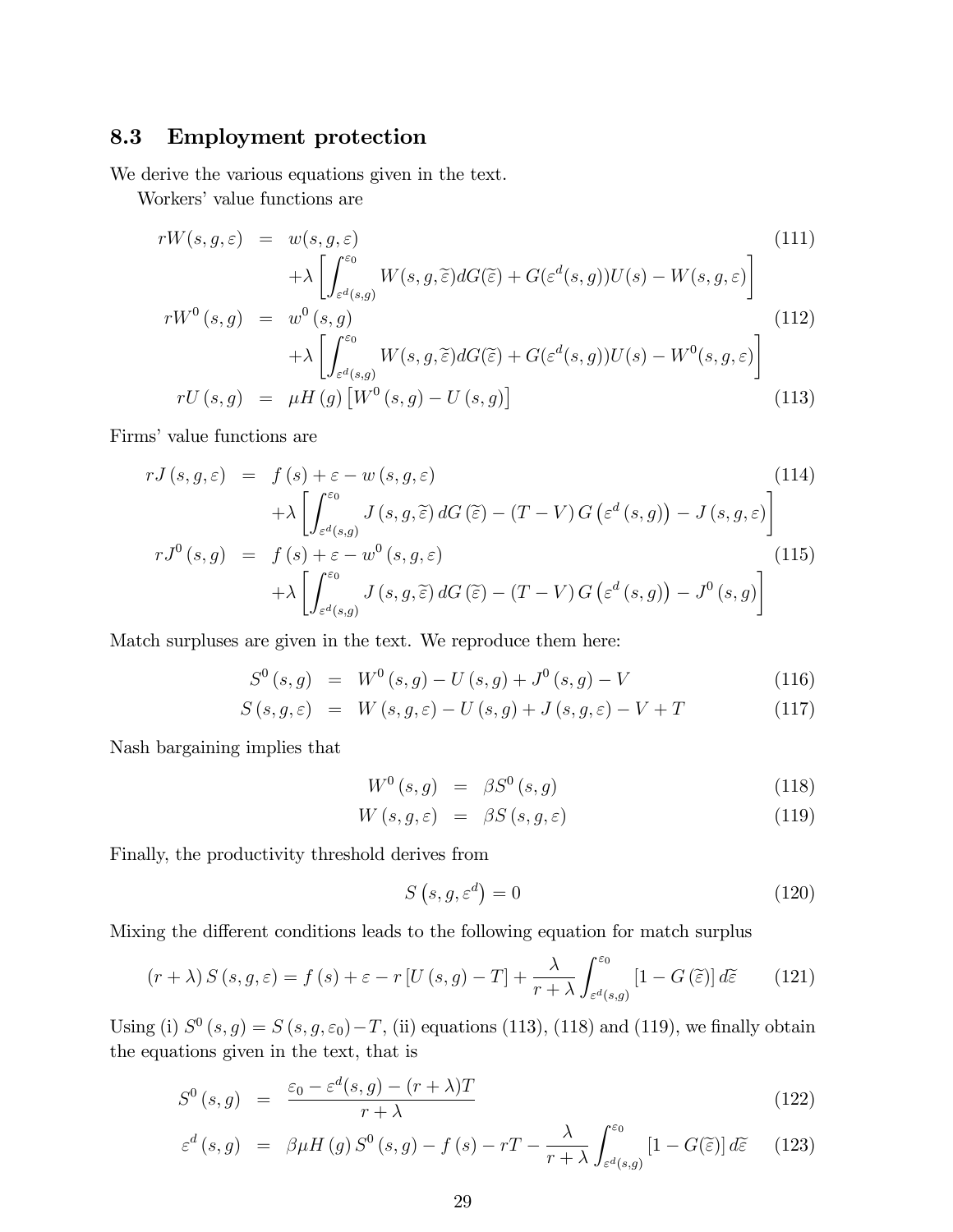The equation defining initial match surplus is very standard (see for instance the analogous equation in Wasmer, 2006). The second equation is also standard, even though we have written it a bit differently to get a more compact equation. These equations can also be written in a less elegant way:

$$
S^{0}(s,g) = \frac{f(s) + \varepsilon_{0} - \lambda T + \frac{\lambda}{r+\lambda} \int_{\varepsilon^{d}(s,g)}^{\varepsilon_{0}} [1 - G(\widetilde{\varepsilon})] d\widetilde{\varepsilon}}{r + \lambda + \beta \mu H(g)}
$$
(124)

$$
\varepsilon^{d}(s,g)[r+\lambda+\beta\mu(\theta)H(g)]+\lambda\int_{\varepsilon^{d}(s,g)}^{\varepsilon_{0}}[1-G(\widetilde{\varepsilon})]d\widetilde{\varepsilon}=\beta\mu H(g)\varepsilon_{0}
$$
(125)  
 
$$
-(r+\lambda)\{f(s)+T[r+\beta\mu(\theta)H(g)]\}
$$

Both initial match surplus and threshold productivity level go down with firing costs  $T$ .

The f.o.c. to the maximization program writes down:

$$
H'(g) S^{0} (I - g, g) = H(g) \left[ \frac{\partial S^{0} (I - g, g)}{\partial s} + \frac{\partial S^{0} (I - g, g)}{\partial g} \right]
$$
(126)

Using the facts that

$$
\frac{\partial S^{0}(s,g)}{\partial s} = \frac{f'(s)}{r + \beta \mu H(g) + \lambda G\left(\varepsilon^{d}(s,g)\right)}\tag{127}
$$

$$
\frac{\partial S^{0}(s,g)/\partial g}{S^{0}(s,g)} = -\frac{H'(g)}{H(g)} \frac{\beta \mu H(g)}{r + \beta \mu H(g) + \lambda G\left(\varepsilon^{d}(s,g)\right)}\tag{128}
$$

We finally get the equation given in text:

$$
\frac{H'(g)}{H(g)}S^0(I-g,g)=\frac{f'(I-g)}{r+\lambda G\left(\varepsilon^d\left(I-g,g\right)\right)}
$$
(129)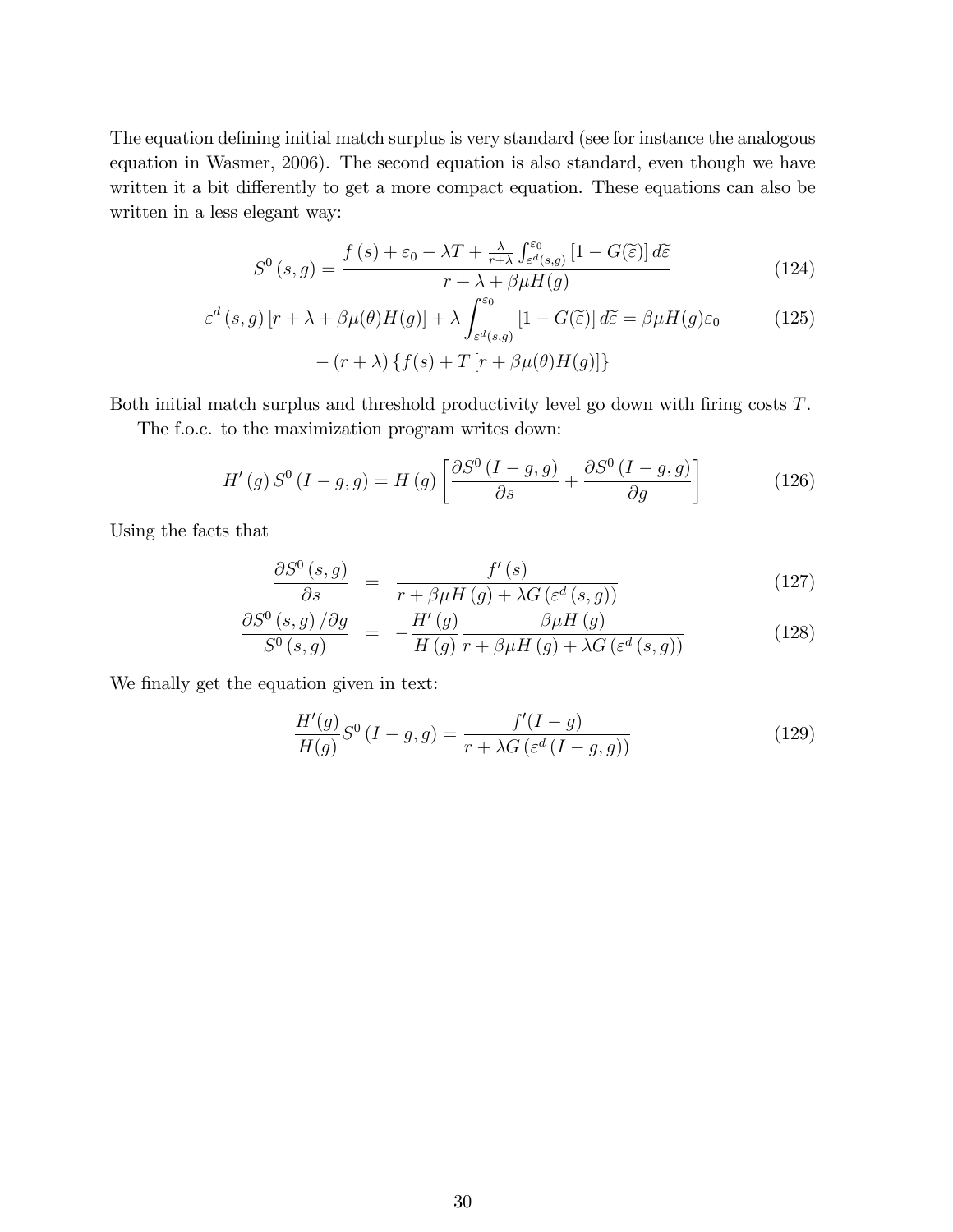Fig.1 : Existence and uniqueness of equilibrium. The loci (MT) and (SD) intersect once in the maximum of (MT).

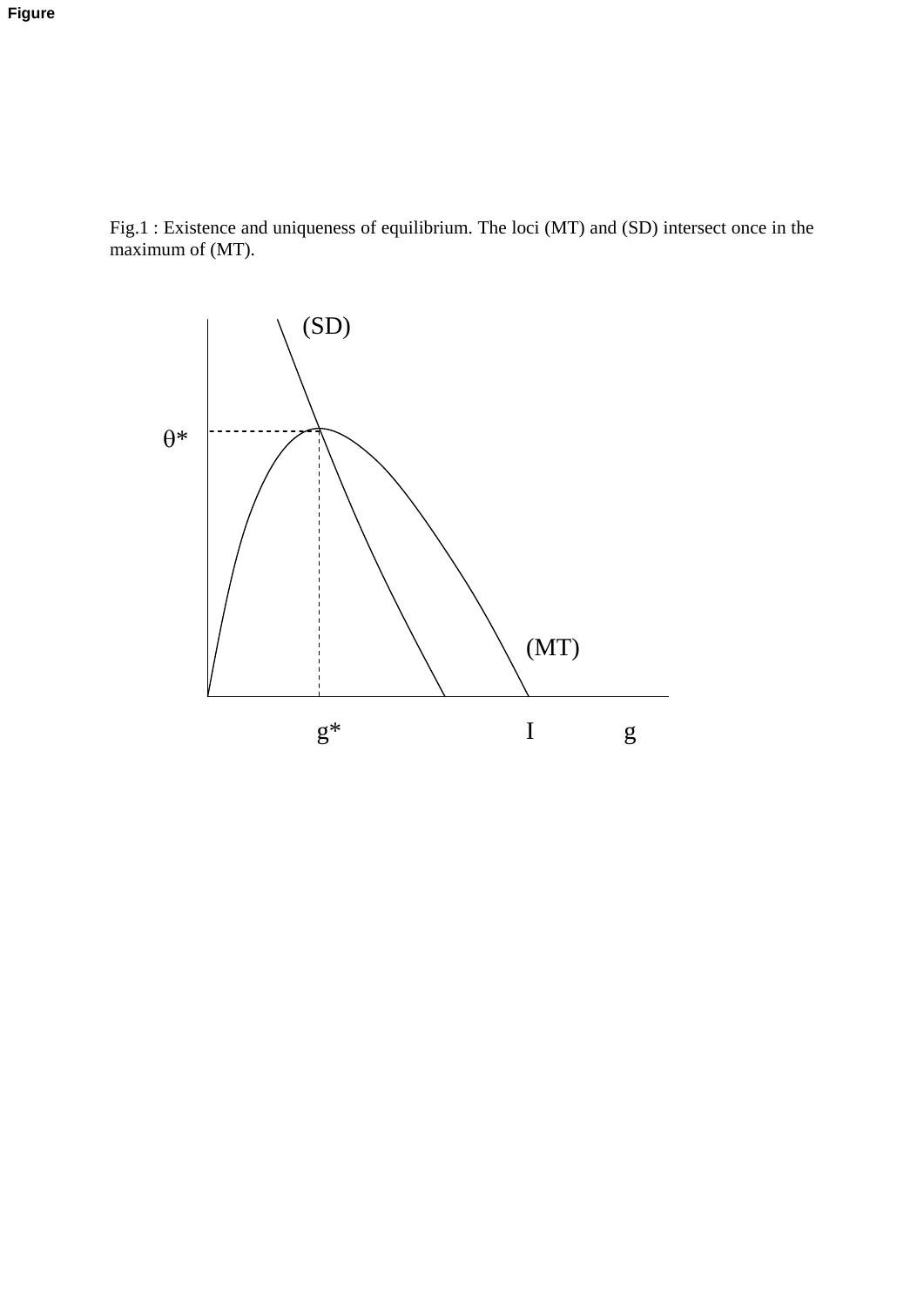



Fig.2a : Union density and proportion of upper-secondary educated with a general education



Fig.2b : Unemployment compensation and proportion of upper-secondary educated with a general education



Fig.2c : Minimum wage and proportion of upper-secondary educated with a general education



Fig.2d : EPL and proportion of upper-secondary educated with a general education